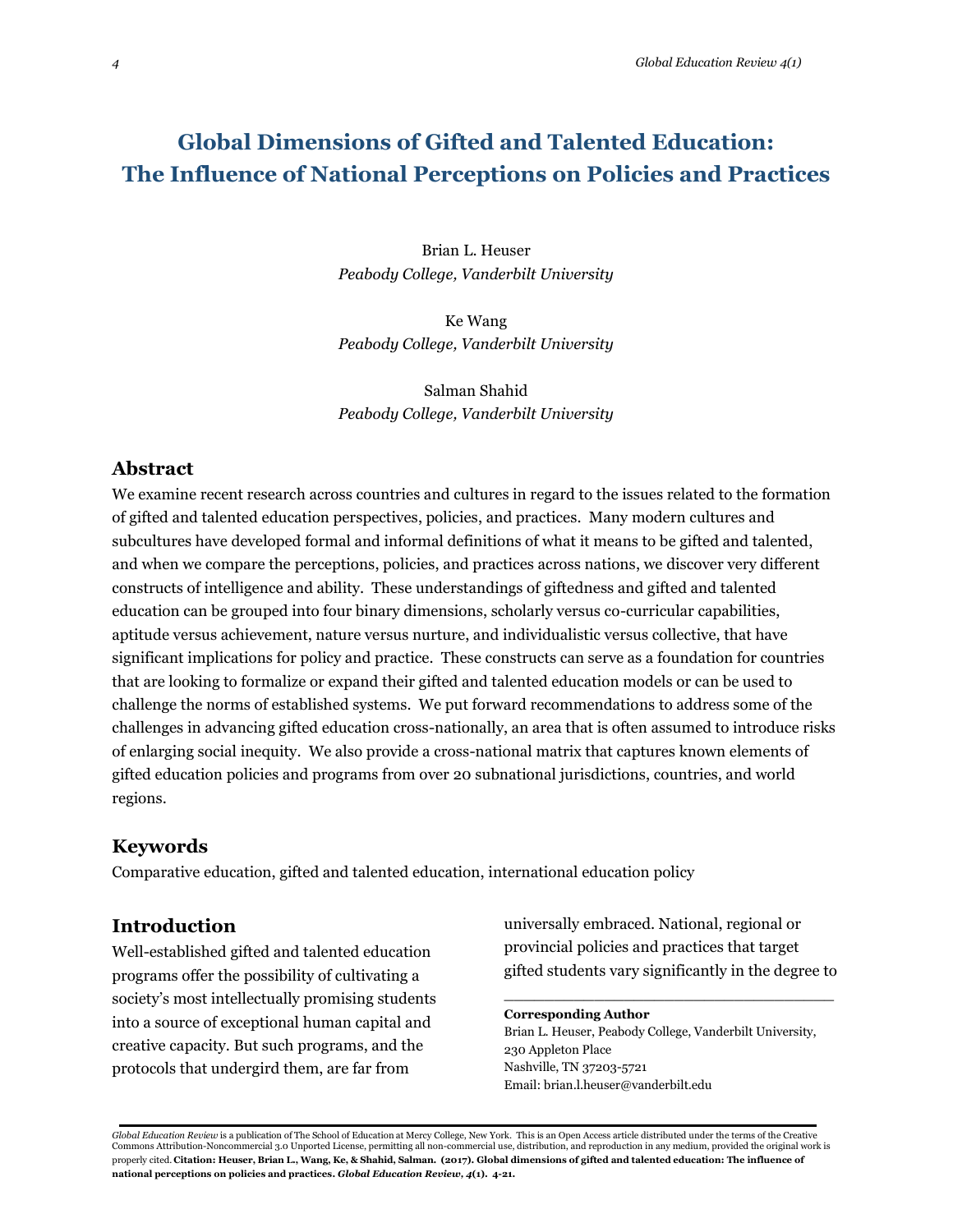which they endorse, support and maintain such programs. In countries possessing stronger national cultures of egalitarianism, education policies are often geared toward avoiding academic interventions that could be regarded as forms of *intellectual elitism*. On the basis of various philosophies and learning theories, some of these systems, often citing compelling empirical evidence for their positions, strongly reject any notions that students should be stratified by ability. There are also systems oriented toward the assumption that only students with learning difficulties require additional forms of support to develop according to their ability (Resch, 2014). Whatever the rationale, the structural outcomes of such perceptions is generally either a profound under-development or outright dearth of formal, gifted education programs.

By contrast, in cultures and systems that embrace differentiated education for gifted students, an expanded diversity of programs is offered and they are typically constructed with greater programmatic refinement and pedagogical sophistication. Such programs may differ in terms of whether they are structured as enrichment to the regular school curriculum or as a separate system that operates in tandem to mainstream schooling, but their policies and practices generally prioritize a commitment to engaging learners from all ability levels with appropriately challenging curricula and instruction. These programs will differ in the particular learning content areas they address – and in the requisite selection processes required for participation – but they tend to emphasize domain distinct, cognitive needs of individual learners, rather than the collective. While it is not our goal to reconcile these competing positions, we do hope that this global review of gifted and talented education will advance an understanding of how strongly perceptions of giftedness influence policy and program formation.

Setting aside the robust body of cognitive science associated with the study of gifted and talented youth<sup>1</sup>, *perceptions* of giftedness are largely culturally determined, inseparable from the norms, values, beliefs, and priorities of a people, as well as from the socio-historical and socio-political realities of a country or region (Davis, Rimm, & Siegle, 2010). As such, ways of identifying and nurturing giftedness – in addition to the social and political will to do so – can be considered as primary factors in studies of gifted education policies. Notably, minority and historically underrepresented groups in many countries have often been systematically omitted from the same identification considerations as majority populations. Such dynamics make studying the experience of these populations in gifted and talented education especially difficult. When thus contextualized, examining how different national systems approach (or avoid) gifted education can provide a basis for future policy and program development, implementation and evaluation.

For more than a generation, scholars have noted the diverse definitions and perspectives of giftedness across the globe (Gardner, 1983, 1993; VanTassel-Baska, 2005), and, in this paper, we aim to account for some of the differences in the perceptions, policies, and practices regarding gifted and talented instruction. As Ieridou and Zumwalt (2013) have observed, the meanings attached to the fundamental concepts and practices of gifted education reflect a dominant Western European history, worldview, and value system, as the field has been developed mainly in the United States and Western European countries. At the same time, it has been well argued that the strongest current advancement of gifted education is presently outside of these *Western* contexts (Ibata-Arens, 2012). In this paper, we make a concerted effort to represent as many countries as possible, and we incorporate perspectives from over 20 systems of education: Austria,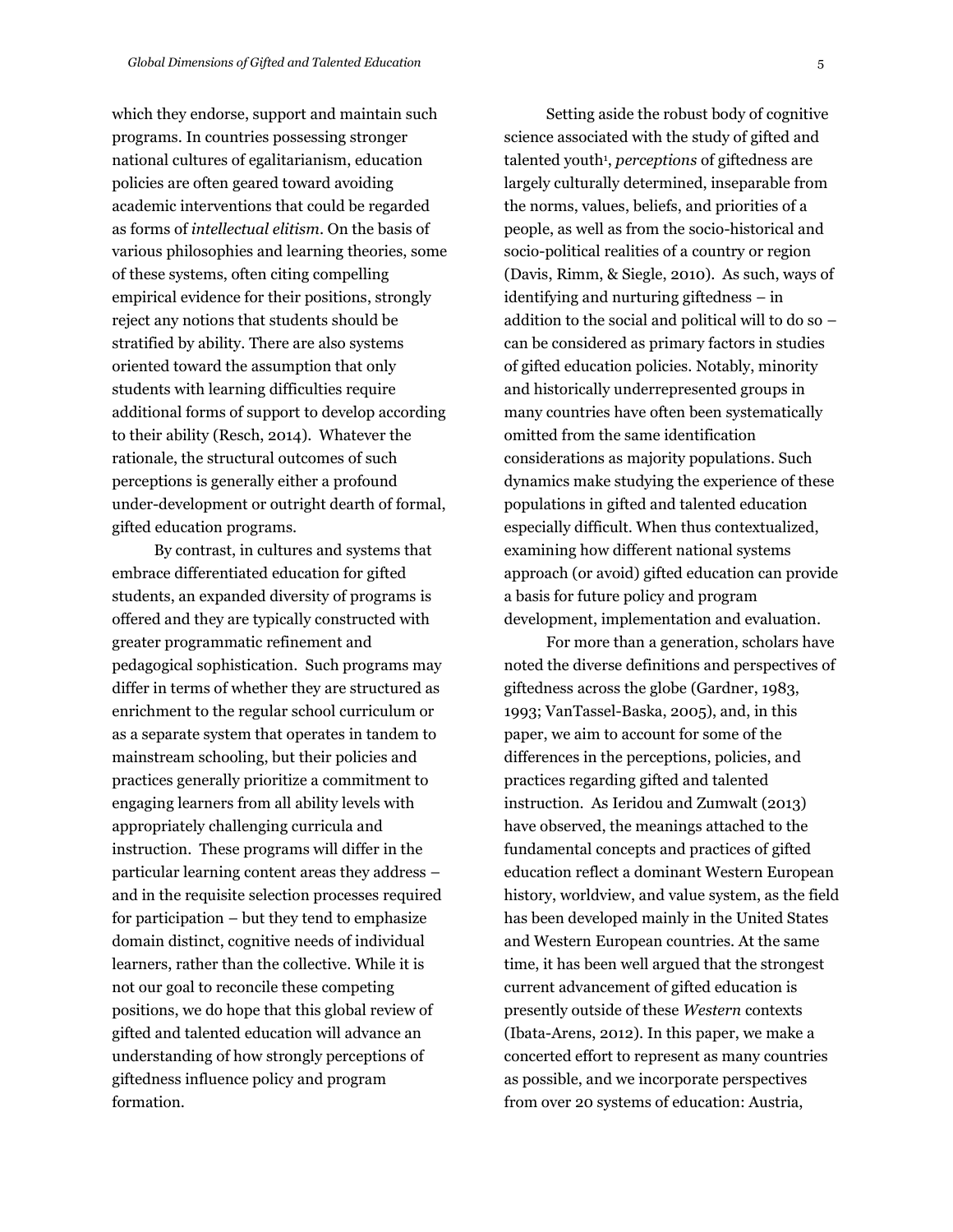Beijing, Canada, Cyprus, England, Finland, Germany, German-Speaking Europe, Hong Kong, Hungary, Ireland, Japan, Korea, Lebanon, Mexico, New Zealand, the Netherlands, Poland, Shanghai, Singapore, Switzerland, Russia, Taiwan, the United States, the United Kingdom, and Zimbabwe. We also provide a crossnational matrix of available gifted education policies, program elements, and conceptual bases in these regions (see Appendix).

In an effort to put forward a more focused account of where systems currently stand in terms of their commitment to gifted education, our discussion is based on research articles published after the year 2000. In selecting our references, we gave priority to those that provide details on how giftedness is defined, identified, and developed within education systems, following what scholars in this field generally deem "a classical description of gifted education" (Gyarmathy, 2013). Most of available references in this area explore issues related to gifted education in a single country, while a select few spanned different systems or cultures. And while most of these articles used a *comparative lens*, we found little to no evidence of the utilization of rigorous, systematic, comparative methods.

Our methodology presents certain limitations. First, because priority was given to those articles that met our selection criteria, it is likely that some countries have been omitted, even though gifted education may be available in such countries. Second, as a comparative study of over 20 countries or regions, this paper cannot present all relevant observations, and, thus, we had to prioritize some of the most prevalent phenomena related to gifted education. Third, there are variations within many education systems in terms of their perceptions, policies, and practices related to gifted education as well as variations across education systems. In highlighting the latter, we were not able to address some of the more localized variations. Fourth, we prioritize the

current status of gifted education over its history and development trajectory; however, in most countries, approaches to gifted education are rarely static and have experienced significant transformations over the past several decades. Despite these limitations, we hope to provide some meaningful insights into the consistencies and inconsistencies among perceptions, policies, and practices.

### **Four Dimensions of the Global Definitions of Giftedness**

The research on gifted education provides an array of definitions of giftedness across countries and world regions, either through secondary analyses of government documents and regulations or through a review of papers based on surveys of local communities or local gifted program guidelines. The majority of the literature focuses on categorizing a culture's definition of giftedness as either cognitive excellence or exceeding in co-curricular areas, with the latter's referring to distinction in music, sports, arts, and, in some cases, soft skills, such as leadership, interpersonal communication, decision making, and even religious knowledge. Our survey of the literature will demonstrate, that, within this pool of conceptualizations of giftedness, several dimensions exist. Each dimension incorporates two somewhat contrasting concepts about what counts as giftedness. In what follows, we draw instances from specific countries and present these global dimensions of giftedness.

The first dimension, which is the most prevalent, involves defining giftedness as cognitive achievement and/or aptitude versus defining it as excellence in both academic and nonacademic areas, such as sports, music, arts, and soft skills. Most systems, whose numbers are increasing, conceptualize giftedness as exceptional acumen in multiple areas that include both academic and nonacademic subjects. Austria, Germany, Ireland, Hong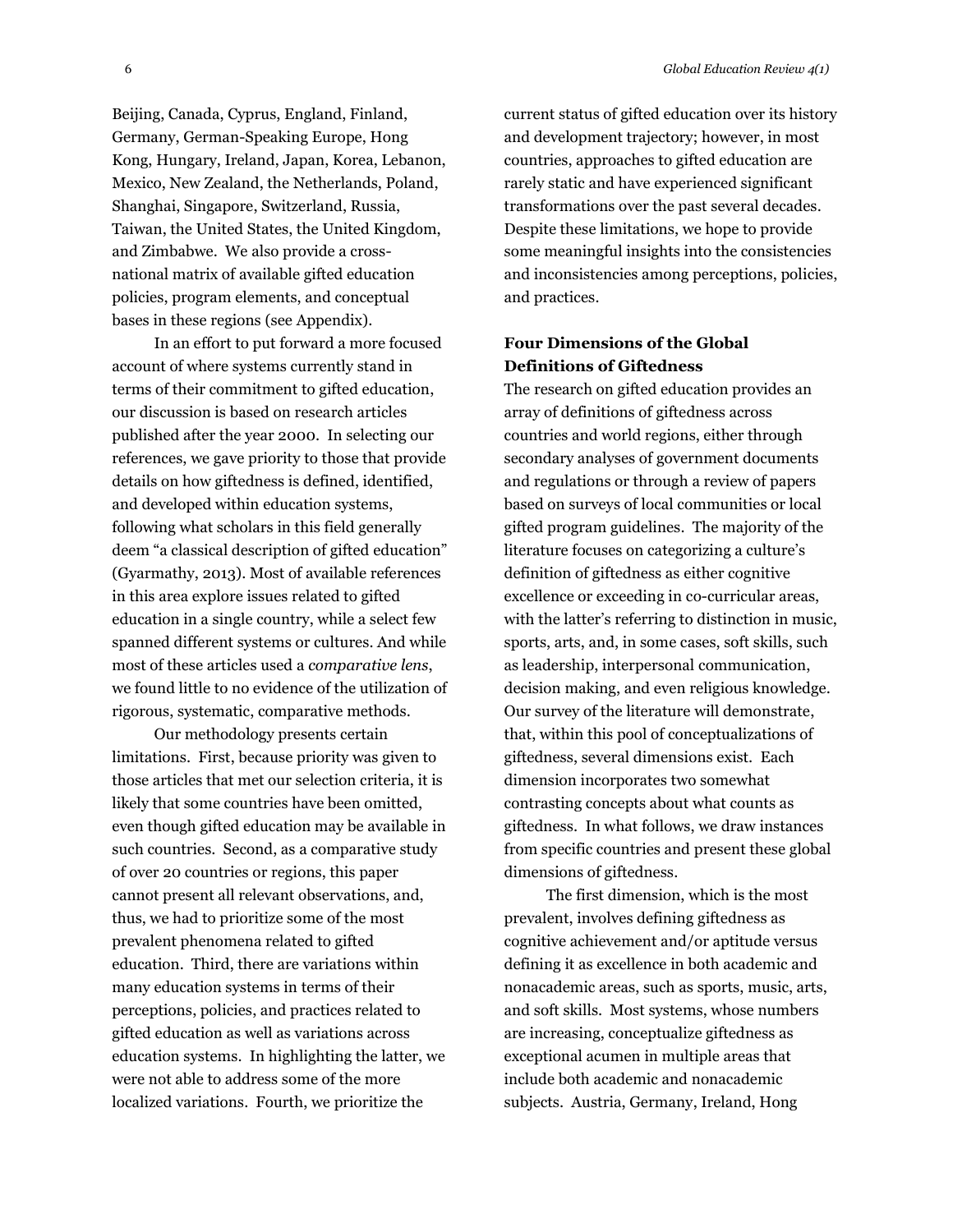Kong, Hungary, Korea, the Netherlands, Poland, Switzerland, Taiwan and the United Kingdom have systems that conceptualize giftedness in this way (Casey & Koshy, 2013; De Boer, Minnaert, & Kamphof, 2013; Ibata-Arens, 2012; Gyarmathy, 2013; Limont, 2012; Mueller-Oppliger, 2014; O'Reilly, 2013; Resch, 2014; Tommis, 2013; Weilguny, Resch, Samhaber, & Hartel, 2013; Weyringer, 2013). Austria, for instance, embraces a multidimensional and dynamic conception of giftedness and talent. According to the Austrian government, giftedness is high performance in intellectual, emotional, social, and artistic fields as well as in sports. Being talented is viewed as a, "multidimensional and dynamic conception of giftedness and talent, encompassing a person's overall potential, which unfolds through lifelong learning and development" (Resch, 2014, p. 14). In this way, the development of giftedness is understood much more as an iterative process than static quality: it is shaped by the interactions between people's individual predispositions and the social cognitive influences embedded in nurture (Weyringer, 2013). Recently, both Hong Kong and Taiwan have moved from narrower interpretations of giftedness as superior academic excellence toward more expansive determinations that include multiple areas beyond cognitive achievement or aptitude (Chien and Hui, 2010; Ibata-Arens, K., 2012). In addition to conceptualizing giftedness as involving multiple areas of intelligence, these countries are beginning to perceive that giftedness is not necessarily equivalent to all-rounded excellence but, rather, can comprise more discrete distinction in a single area or cognitive domain. Such shifts signal that some of the perception barriers to giftedness are beginning to give way, and that policy makers are rethinking their educational strategies around talent development. The often-assumed exclusivity of gifted and talented programs may be changing

accordingly, especially in those systems where people are driven by a belief that many students can excel in one single area out of the many that are incorporated into new conceptualizations of giftedness. In contrast to systems that hold a multidimensional concept, a fewer now hold the narrower definition, at least officially, that giftedness is simply exceptional academic excellence. This remains the case for Beijing and Singapore (Ibata-Arens, 2012).

A second dimension that emerges from a review of the relevant literature is that of giftedness as aptitude versus achievement. Systems that prioritize intellectual excellence as determinative of exceptional talent generally view giftedness as either a high intelligence quotient (aptitude) or as high performance on criterion based, curriculum-related standardized tests (achievement). Beijing, Hong Kong, and Taiwan rely predominantly on IQ tests to identify students with cognitive excellence (Ibata-Arens, 2012). The government of Singapore, in contrast, believes that only top achievers on curriculum-based standardized exams are eligible to be identified as gifted (Ibata-Arens, 2012). Although both kinds of tests are only proxies for students' academic talent, this difference indicates that systems vary in terms of how close their conceptualization of scholarly giftedness is to the existing curriculum used in the mainstream education system. Most systems, however, do not explicitly make a distinction between aptitude and achievement in their definitions of giftedness. According to Ngara (2006), the Shona and Ndebele cultures of Zimbabwe, for instance, regard giftedness as "an aptitude or outstanding ability" in various domains, such as leadership, spiritualism, resilience, and creativity.

Related to the contrast between aptitude and achievement is a third dimension of giftedness as nature or as nurture. Among those systems for which information related to this distinction is available, some believe that people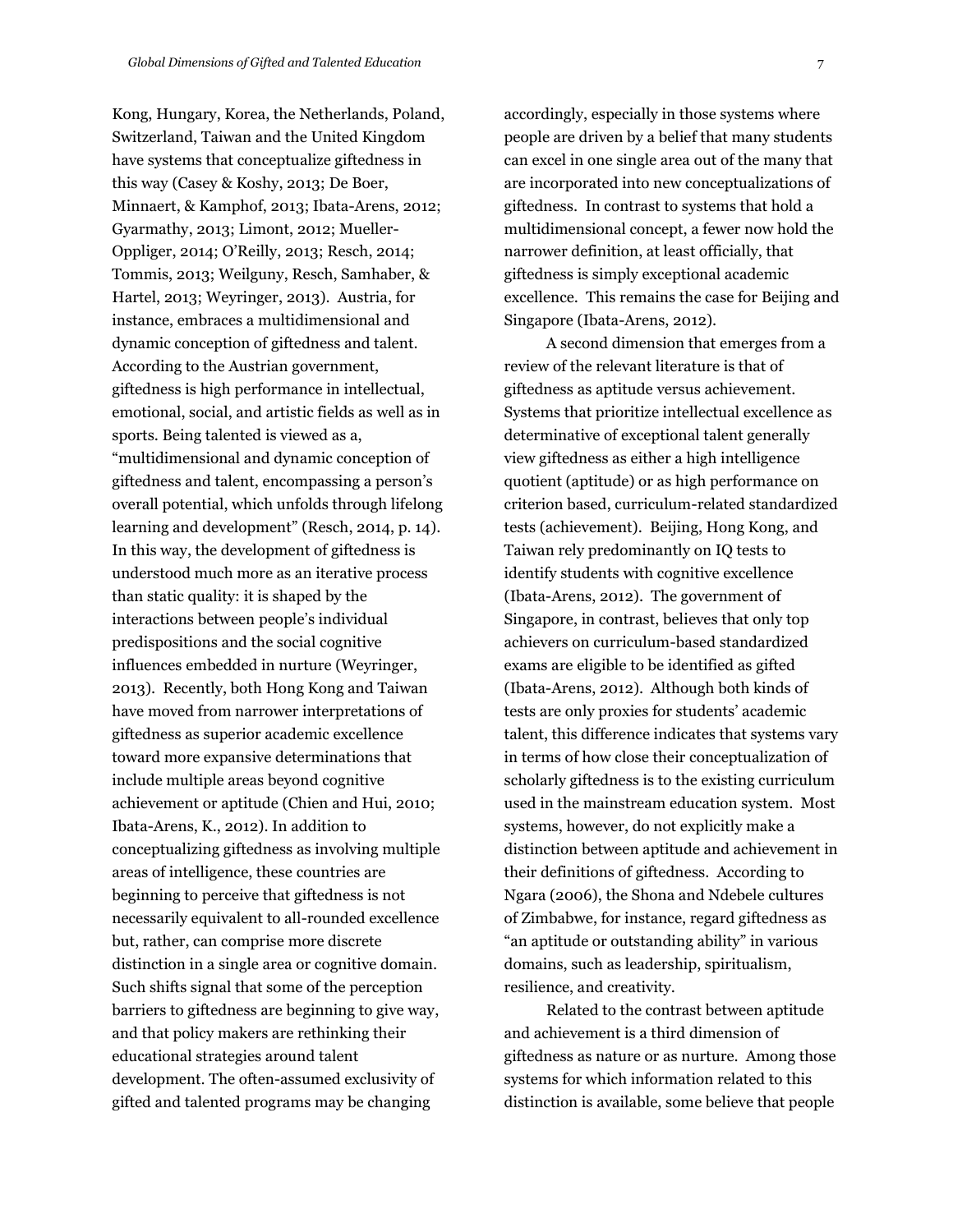are born gifted, but more believe that giftedness is a result of an individual's predispositions as well as environmental factors conducive to developing the innate ability. The Shona and Ndebele cultures of Zimbabwe (Ngara, 2006) are an example of the former, while the cultures of Austria, Germany, and the Netherlands are examples of the latter, emphasizing the importance of nurture (De Boer et al., 2013; Fischer & Müller, 2014; Weilguny et al., 2013). In Germany, giftedness is defined as an individual's potential for outstanding achievement, and non-cognitive personality characteristics (e.g., motivation, work attitude) and environmental factors are both considered important in contributing to achievement (Fischer & Müller, 2014). Similarly, the Netherlands endorses the belief that talent, as a natural ability, needs to be developed and that the development of this talent depends on a strong, supportive environment. The Netherlands also embraces a pro-equity belief that every child has talent and can be outstanding in certain areas (De Boer et al., 2013).

A fourth dimension, although not as prevalent as the above three, is giftedness as associated with individualism versus giftedness as associated with collectivism. The Maori populations of New Zealand, for instance, value the collective, or belonging to the group, as integral to intelligence; as such, an individual's acting out of the ordinary may not be consonant with their understandings of giftedness (McCann, 2005). Although most systems struggle with varied notions of, and concerns for, individualism versus collectivism, the Maori argue that, because the source of genuine wisdom is the collective, individuals are dependent on the community for their attainment of intellectual ability. That said, and as we will discuss in a moment, this fourth dimension presents itself most dominantly (though also more subtly) in countries that

simply refuse to adopt formalized systems of gifted education on the basis of ensuring various conceptions of social equity.

These four dimensions certainly do not capture all interpretations or understandings of giftedness across the globe; however, developing an exhaustive model is not our goal. Instead, we have created an adaptive framework based on existing literature that fits our selection criteria, hoping that future research on this topic can contribute to validating, critiquing, or adding to this framework for gifted education. In the remainder of this paper, we will demonstrate the usefulness of this framework for analysis by applying it to a review of the policies and programs related to gifted education. First, however, we would like to highlight three important aspects that have emerged from this review of the global definitions of giftedness.

First, these four dimensions are not mutually exclusive; rather, they can be viewed as four spectra, along each of which we can position a system. In other words, these dimensions represent four characteristics, or variables, that a single system can simultaneously embody. Second, some systems are wrestling with conceptualizations that fall between the anchor points of a dimension, and the distinction between defining giftedness as academic versus co-curricular excellence, aptitude versus achievement, and nature versus nurture are not clear-cut for these systems. For instance, Mueller-Oppliger (2014) has noted that, in Switzerland, although the majority of educators, boards of education, and cantons recognize giftedness as "multiple intelligences" (Gardner, 1984, as cited in Mueller-Oppliger) some school administrators continue to view giftedness from the perspective of academic and intellectual capabilities. Third, some countries, such as Finland and Norway, do not mention gifted education in their legislation at all. For these countries, understanding how giftedness is defined relies on an analysis of the practices and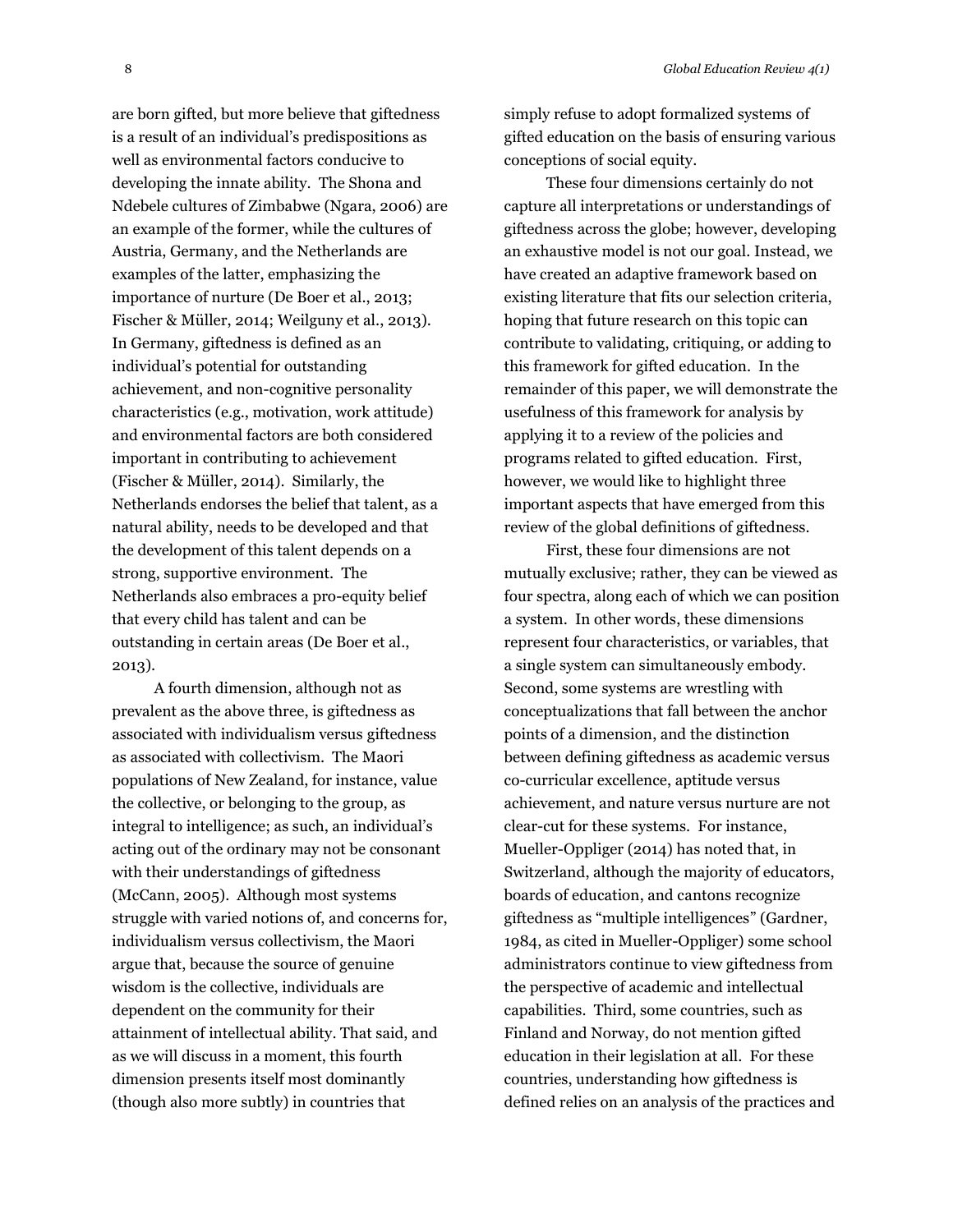programs relevant to gifted education; thus, understanding what counts as gifted in these countries relies on their implied definitions.

#### **Gifted Education Policies and Programs**

Despite a relative absence of strong international policy studies related to gifted and talented education, we were still able to observe consistencies and inconsistencies among perceptions, policies, and practices related to gifted education. The inevitable connotation of giftedness as associated with elitism demands that the tension between equality and differentiation take the center of analyses of gifted education policies and programs, which can lead to the intentional avoidance of formally defining and providing for gifted students in some countries. Nevertheless, even countries that do define giftedness are challenged to resolve this tension, particularly as it confronts policymakers. Cyprus and Japan are examples of history and culture's calling for a more egalitarian approach in the education system, which translates into an avoidance of special policies and programming for gifted students. As Ieridou (2013) explained, with Cyprus's strategic location and history of colonization, nurturing individual gifts and talents was not and cannot be a priority. During colonization, control over the native population was achieved through transmitting approved, specific skills to prepare the native population for their expected submissive roles. The native population, with minimal resources available, assigned to education the critical role of maintaining the cultural identity of the people and unity of the community. In a country whose political and cultural existence has been traditionally under threat, preserving democracy, homogeneity, and national unity are understood as being more vital than emphasizing differentiation and diversity.

Similarly, in Japan, gifted education remains largely an anathema, due partly to the strong cultural undercurrent that dedication to hard work trumps innate ability. Further, the notion of giftedness is strongly associated with elitism, as in pre-modern Japan, only the children of the samurai class and higher had access to education (Ibata-Arens, 2012). Nevertheless, Japan presents a more ambivalent case. Despite a mainstream culture that still tends to avoid elitism, the perceived need to remain internationally competitive through continuous research and development has led to a growing emphasis on a strong STEM education. The establishment of super science high schools and the selection of students for special learning opportunities, in response to the national cabinet's call for identifying and nurturing talents in science and technology, is inconsistent with the Japanese tendency to value egalitarianism and effort over heredity (Ibata-Arens, 2012; Sumida, 2013). Such policy shifts are highly nuanced, as the underlying motivation for creating and leveraging these new opportunities seem to possess a nationalistic quality: defending Japanese relevance in a new world order that is increasingly dominated by China, India and other developing economies.

In other cultures that also wrestle with the tension between the promotion of gifted education and the perception of encouraging inequality, we observed an effort to justify differentiation through a more egalitarian approach of emphasizing individualized instruction, in general, instead of advocating for individualization for the particular group of gifted students. For instance, in Austria, despite strong reservations about applying the label *gifted*, due to the negative connotation of the term *elite* in the post-Nazi regime (Ziegler & Stoeger, 2007), a variety of supportive initiatives for gifted students have been established in recent decades. The greater effort toward differentiation, however, is driven predominantly by an egalitarian approach of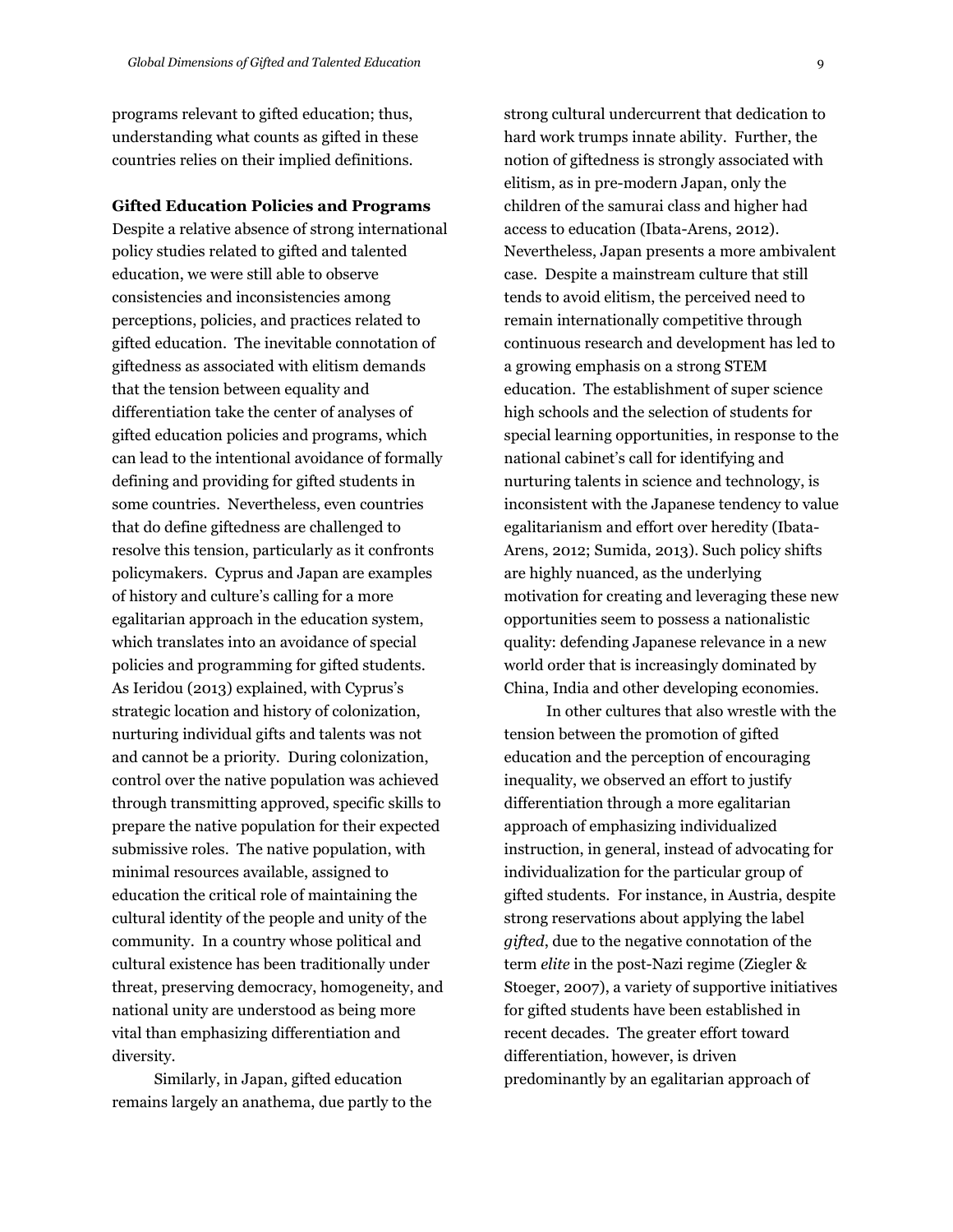emphasizing individualized instruction for all (Weyringer, 2013).

Tirri and Kuusisto (2013) argue that the Finnish education system can be viewed as highly developed in their approach to gifted education. Although it is not referred to as *gifted education* per se, an education program of differentiation is standard from kindergarten onward. This means that all children are educated according to their individual development and learning needs, which, according to Tirri and Kuusisto, is the core principal of gifted education. In both Austria and Finland, provision for gifted learners is, to some extent, achieved through an egalitarian approach of advocating that all students, despite their specific learning needs, need to receive individualized attention and instruction tailored to their development. As a counter to Tirri and Kuusisto's argument, what is missing from these cases is evidence that the systems' approaches to differentiated education address the cognitive, domain-specific learning needs of exceptional students.

Despite the challenge of reconciling the tension between promoting gifted education and promoting equality, some efforts demonstrate that these two goals are not necessarily in conflict. In 2005, a Korean program was undertaken to identify and educate gifted children from socioeconomically underprivileged backgrounds. These students were selected through tests that assessed their critical thinking, rather than through curriculum-based, subject-oriented tests, which are often thought to have a bias toward students of higher socioeconomic status (Ibata-Arens, 2012).

We also have observed the important role that policies can play in the translation of perceptions into practices, sometimes with unintended or inverse consequences. For example, poorly aligned requirements of certain policies, created out concern for social equity,

might actually create practical limitations to the provision of more inclusive programs of gifted education. In the United Kingdom, for instance, formal policy guidelines define gifted learners as those who have the ability to excel academically in one or more subjects and talented learners as having the ability to excel in practical skills, such as sport, leadership, and artistic performance. However, the policy requirement of using a percentage-based identification strategy, which requests that schools place 5% to 10% of their students on a gifted and talented student register, appears to have been taken as encouragement to utilize test-based, quantitative measurements for creating gifted and talented cohorts in schools (Casey & Koshy, 2012; Koshy & Pinheiro-Torres, 2013). As a result – and related to the first dimension of our framework – although the education system of the United Kingdom appears more aligned with the concept that giftedness incorporates both academic and nonacademic excellence, due to poor policy design, gifted and talented programs currently do not reflect what the majority of people believe is giftedness and, instead, tend to promote scholarly success only.

Another example is Mexico, where, similar to the United Kingdom, education policies define giftedness as talent in a variety of areas. Yet, although some form of differentiation for gifted students exists within the regular classroom, programming for gifted learners is achieved predominantly through private institutions, advocacy groups and various associations. In this context, Harris and Sanchez Lizardi (2012) noted that private institutions that support gifted children require these children to have an IQ of at least 120 to attend, thus promoting only a singular aspect of giftedness. In this case, because private parties are predominantly the administering agency of gifted education, as permitted by the policies, the formal definition of what constitutes giftedness is not necessarily carried over into practice.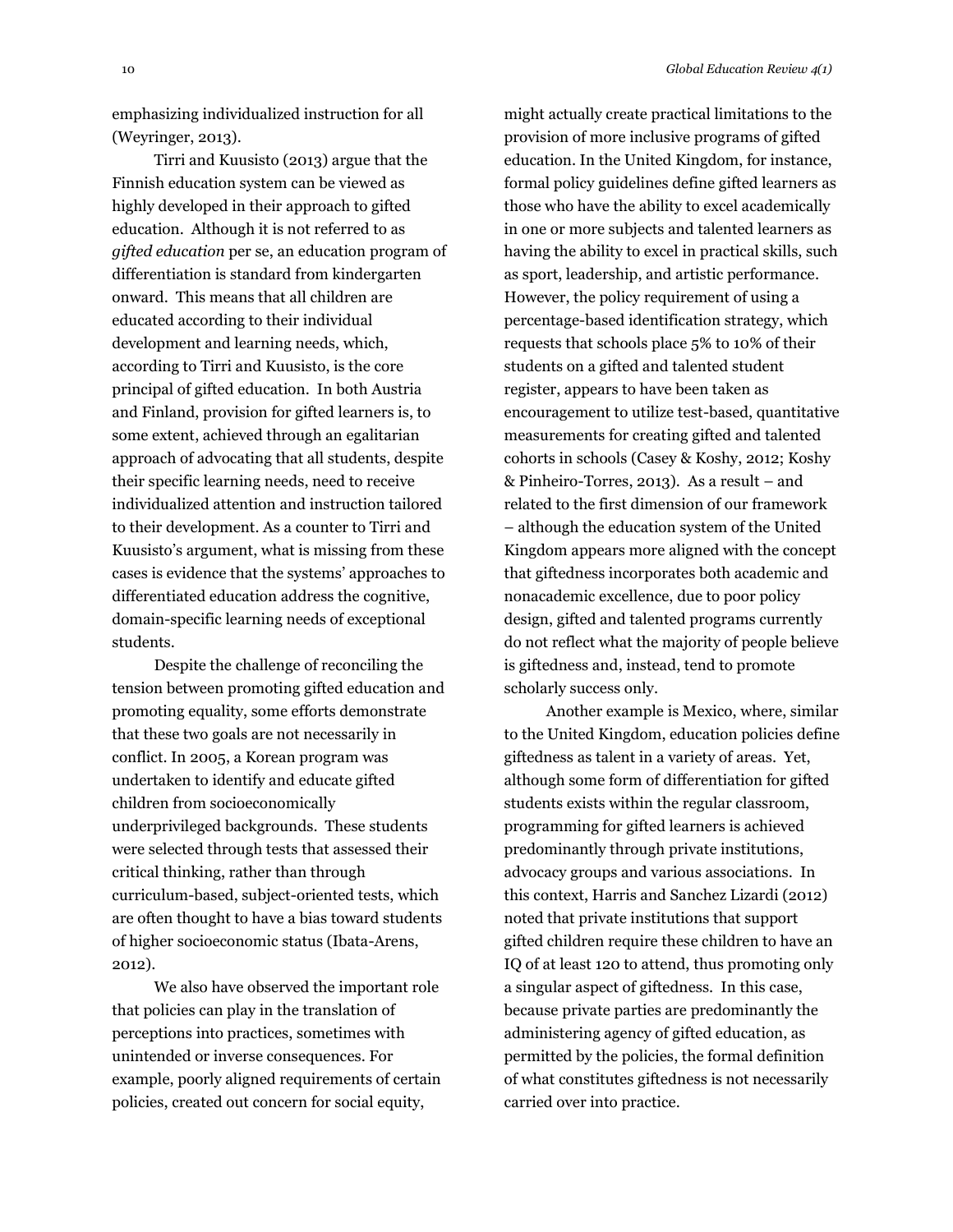Globally, the provision of resources from external stakeholders – often business enterprises – plays a fundamental role in funding and administering programs for gifted students. Such investments are understood as being strongly reciprocal as they enable enterprises to cultivate and eventually funnel premier talent back into their organizations. In Saudi Arabia, Samba Bank, Saudi ARAMCO, Exxon Mobil, and Microsoft are directly involved with educational institutes in terms of organizing talent summer camps in science and engineering and funding targeted university programs (Aljughaiman & Grigorenko, 2013). In Finland, Nokia funds the advanced mathematics program at a private school, and the students are supported in skill development and training by the Nokia Research Center. Consequently, nearly 10% of the students who complete the program go on to work for Nokia after their graduation from college (Tirri & Kuusisto, 2013). Given the rising international competition for premium human capital, we anticipate that there will be a proliferation of such private programs in the near future, especially in countries where public support for gifted and talented education is less developed.

### **From Perceptions and Policies to Best Practices**

Where national policy agenda setting and resource allocation intersect, advancing a sense of national relevance (even urgency) around talent development has proven highly effective in some instances. The National Defense Education Act of 1958, which can be considered the start of gifted education in the United States, is widely understood to have emerged in reaction to the Sputnik program of the Russian Federation, which sparked the Cold War and the superpower race to scientific programs. The Korean program for gifted education was brought into focus in 1997, shortly after their monetary crisis with the IMF, when the

government realized it needed to deepen its commitment to developing higher levels of human capital (Ibata-Arens, 2012). Singapore determined that the number of gifted children in the country was insufficient for future growth and enacted a series of policies to attract gifted individuals through scholarships and other forms of encouragement to stay (Neihart & Teo, 2013). Their "guppies to whales" program attempted to identify outstanding students from Asian countries and to provide scholarships conditioned on a three-year work bond after graduation (Ibata-Arens, 2012). In Austria, as a result of the 1962 Law of School Organization, the uniform supply of educational resources to all nationals became an important benchmark for educational success (Weyringer, 2013). It was only in 2009 that a formal law, the General Decree on the Promotion of Giftedness and Talent, explicitly provided requests and guidance (although not legally binding) related to gifted and talented education (Resch, 2014). In response to increasing demands by parents and educators, the Austrian Research and Support Centre for the Gifted and Talented (ÖZBF) came forward with a systematic approach for the continuous development of gifted education (Resch, 2014).

Countries committed to gifted and talented education often try to balance social concerns for equity and educational purposes with appropriate methods and criteria for student selection. In Austria, the achievements of gifted education are highlighted by the link between training institutes, Nobel prizes, and Olympic gold medals (Weyringer, 2013). In Russia, approaches to identifying and supporting gifted learners include the matching of students to their interests and abilities through summer camps and educational Olympiads (Pomortseva & Gabdrakhmanova, 2015). The United States administers scientifically validated educational tests, which vary from state to state, that both parents and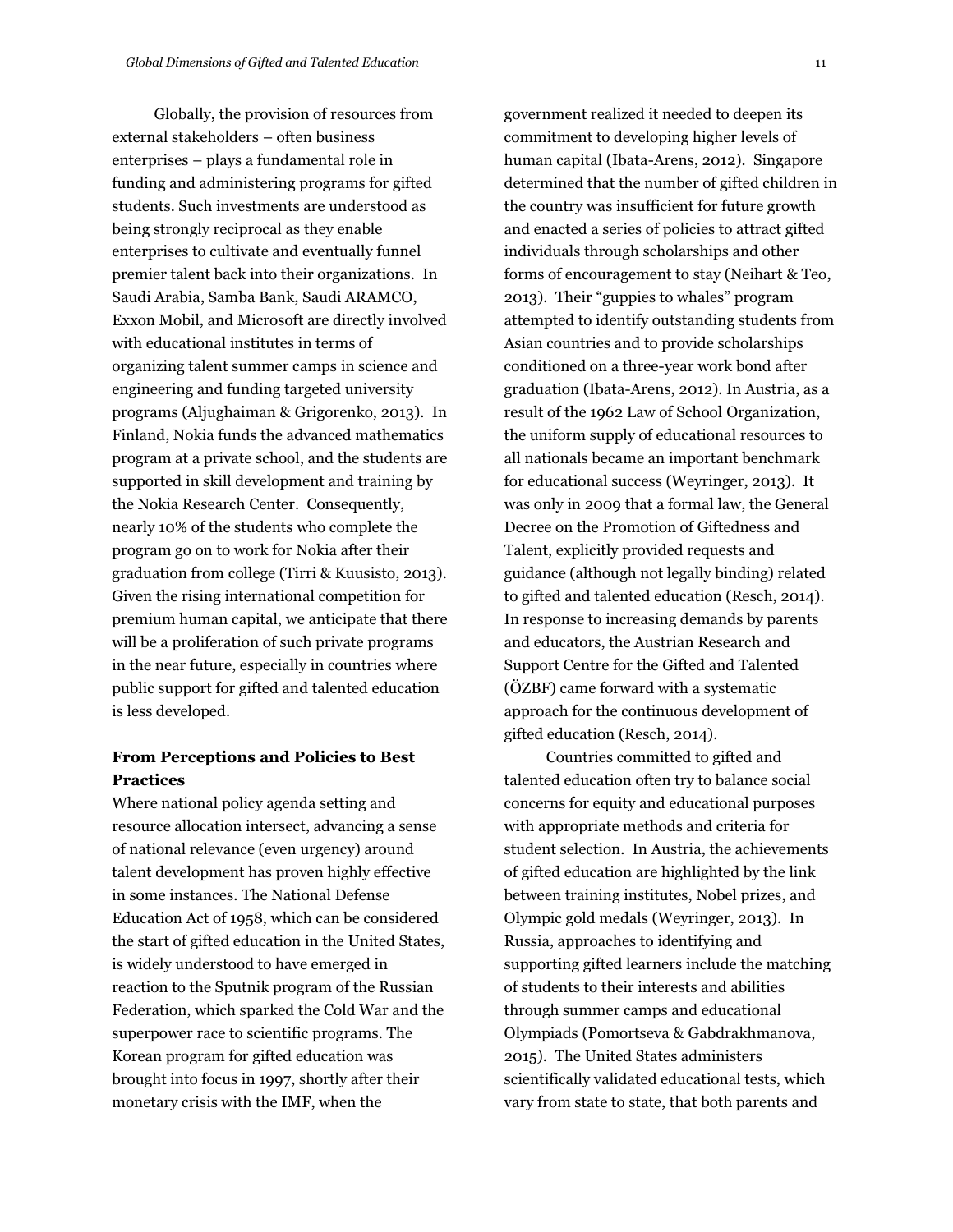teachers can initiate. Taiwan, Singapore, Korea, and many other countries similarly hybridize screening processes to include a combination of standardized tests and teacher evaluations of student aptitude (Han, 2007; Ibata-Arens, 2012; Neihart and Teo, 2013). In the most developed systems, the identification of gifted talent begins early with well-established criteria and processes, while other countries, especially those that remain reticent to fully embrace gifted education, continue to be content with lessformal approaches.

As we have shown, programs of gifted education can be developed in direct relationship to policies or they can emerge more organically, as permitted by policies. In either case, the crucial responsibility of implementation rests with the professionals within educational organizations. Most formally established gifted education programs require some degree of teacher training, knowledge exchange, and continuing education for the enhancement of pedagogy and instructional skills, but these do not always ensure the viability of such programs. While teachers, trainers, and education specialists execute programs of gifted education in accordance with their own level of training, their perceptions and dispositions can serve as important catalysts or barriers. A recent survey in Finland found that teachers were concerned about the negative side effects of creating special classes and arrangements for gifted students and were reluctant to do so (Tirri & Kuusisto, 2013). Similarly, in the United Kingdom, a significant number of teachers believe that since gifted students are in the minority, any expansion of gifted education programs would represent a waste of already scarce resources that could be dedicated to common improvements (Kasey & Koshy, 2013). Such perceptions, apart from whether or not they are accurate, inevitably shape the environment of the educational system and the priorities of educational staff.

Not surprisingly, the most prevalent challenges faced by those systems of education that have committed to gifted instruction include inadequate teacher preparation and lack of resources for working with gifted learners. To implement successful models of gifted education, schools must rely on teachers who are both properly equipped and appropriately motivated to engage with gifted and talented programs. And those teachers must be provided with rigorous tools and learning environments in which they can effectively teach. Sarouphim (2015) suggests that, for Lebanon to develop a successful program of gifted education, Lebanese universities need to prioritize the training of all educators to better understand concepts of giftedness in order to identify exceptional students. This suggestion mirrors a central recommendation of Casey and Koshy (2013), that gifted education in the United Kingdom must focus more on teacher development in order to increase knowledge of the appropriateness of gifted and talented education and how best to develop gifted learners. Along similar lines, Austria and Poland provide strong evidence for what seems to be a common training deficiency in many countries: topics related to tailoring instruction to gifted students are rarely addressed in teacher preservice training (Limont, 2012; Resch, 2014; Weyringer, 2013). Further compounding these challenges of teacher preparation is the absence of good international data, that could be used for planning related to (1) the number of potential gifted students within national or regional systems and (2) teacher qualifications across various instructional domains of gifted and talented instruction.

As countries increasingly seek to gain competitive advantage in the global knowledge economy, expansions and refinements of gifted and talented education are bound to accelerate. The rising importance of discovery in all fields of scientific inquiry also suggests that national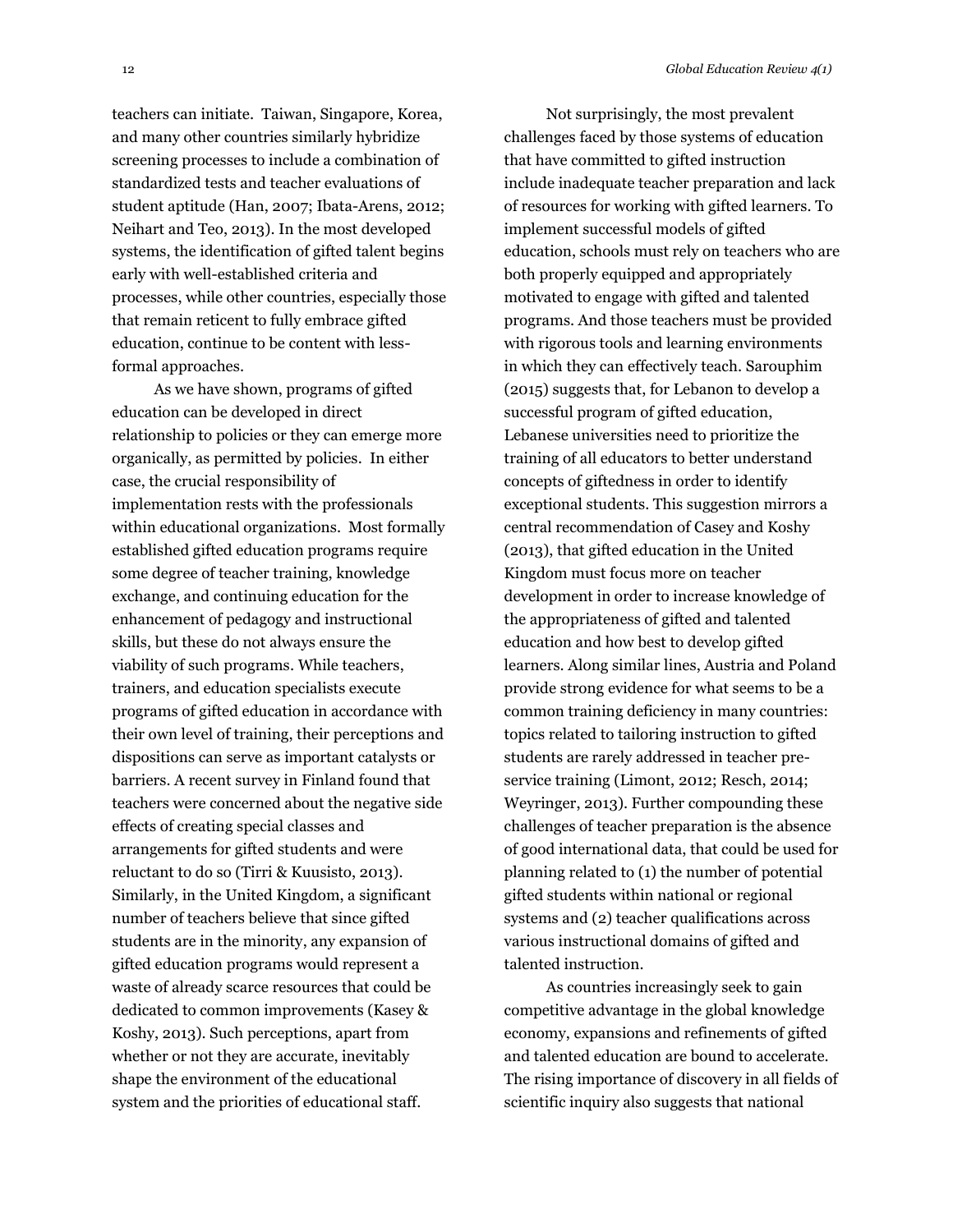priorities in emerging countries/economies will shift (or *continue* to shift) from the delivery of rote education in STEM fields to cultivating greater numbers of innovative and entrepreneurial minds. The likely accompanying drive to identify and train greater numbers of gifted students could prove to either advance gifted and talented education or dilute its relevance. On the one hand, the more resources countries invest in such programs, the more formalized, appropriate and sophisticated they could become. On the other hand, if education systems expand their practices and programs around overly broad gifted and talented criteria (beyond what cognitive science has determined as legitimately gifted), then there is a real risk that more focused and rigorous approaches to gifted education will be diminished. Genuine progress in advancing gifted education, then, seems to necessitate the incorporation of definitions of giftedness into education policies that are both scientifically accurate and socially responsive to varied national contexts. Doing so will also require consistent alignments between the formation of gifted education policies and the implementation of programs that respond directly to the pedagogical needs of gifted learners.

#### **Notes**

1. Reference the research and scholarship of Lubinski, D.; Benbow, C.P.; Kell, H.J.; Petrill, S.A.; Webb, R.M.; Hill, L.; Swiatek, M.A.; O'Boyle, M.W.; and Stanley, J.C., among many others.

#### **References**

- Aljughaiman, A. M., & Grigorenko, E. L. (2013). Growing up under pressure: The cultural and religious context of the Saudi system of gifted education. *Journal for the Education of the Gifted, 36*, 307–322.
- Casey, R., & Koshy, V. (2013). Gifted and talented education: The English policy highway at a crossroads? *Journal for the Education of the Gifted, 36*, 44–65.
- Chien, C., & Hui, A. N. (2010). Creativity in early childhood education: Teachers' perceptions in three Chinese societies. *Thinking Skills and Creativity, 5,* 49–60.
- Davis, G. A., Rimm, S. B., & Siegle, D. (2010). *Education of the gifted and talented* (6th ed.). Upper Saddle River, NJ: Prentice Hall.
- De Boer, G. C., Minnaert, A. E. M. G., & Kamphof, G. (2013). Gifted education in the Netherlands. *Journal for the Education of the Gifted, 36*, 133–150.
- European Commission. (2006). *Eurydice 2006. Specific educational measures to promote all forms of giftedness at school in Europe*. Retrieved from [http://bookshop.europa.eu/en/specific-educational](http://bookshop.europa.eu/en/specific-educational-measures-to-promote-all-forms-of-giftedness-at-school-in-europe-pbEC3212332/)[measures-to-promote-all-forms-of-giftedness-at](http://bookshop.europa.eu/en/specific-educational-measures-to-promote-all-forms-of-giftedness-at-school-in-europe-pbEC3212332/)[school-in-europe-pbEC3212332/](http://bookshop.europa.eu/en/specific-educational-measures-to-promote-all-forms-of-giftedness-at-school-in-europe-pbEC3212332/)
- Evered, L. J., & Nayer, S. (2000). Novosibirsk's school for the gifted—changing emphases in new Russia. *Roeper Review, 23*(1), 22–24.
- Fischer, C., & Müller, K. (2014). Gifted education and talent support in Germany. *CEPS Journal: Center for Educational Policy Studies Journal, 4*(3), 31–54.
- Gardner, H. (1983). *Frames of mind: The theory of multiple intelligences.* New York, NY: Basic Books.
- Gardner, H. (1984). *Frames of mind: The theory of multiple intelligences* (2nd ed.)*.* New York, NY: Basic Books.
- Gardner, H. (1993). *Frames of mind: The theory of multiple intelligences* (3rd ed.)*.* New York, NY: Basic Books.
- Gyarmathy, E. (2013). The gifted and gifted education in Hungary. *Journal for the Education of the Gifted, 36*, 19–43.
- Han, K. (2007). The possibilities and limitations of gifted education in Korea: A look at the ISEP science-gifted education center. *Asia Pacific Education Review, 8*(3), 450–463.
- Harris, B., & Sanchez Lizardi, P. (2012). Gifted law, identification, and programming in Mexico: An overview for school professionals in the United States. *Journal for the Education of the Gifted, 35*(2), 188–203.
- Ibata-Arens, K. (2012). Race to the future: Innovations in gifted and enrichment education in Asia, and implications for the United States. *Administrative Sciences, 2*(1), 1–25.
- Ieridou, A. N. (2013). The need for a culturally relevant approach to gifted education: The case of Cyprus. *Journal for the Education of the Gifted, 36*, 323–345.
- Ieridou, A. N., & Zumwalt, K. K. (2013). *The cultural construction of giftedness and gifted education: A critical historical overview*. Unpublished working paper.
- Kanevsky, L. S., & Clelland, D. (2013). Accelerating gifted students in Canada: Policies and possibilities. *Canadian Journal of Education, 36*(3), 229–271.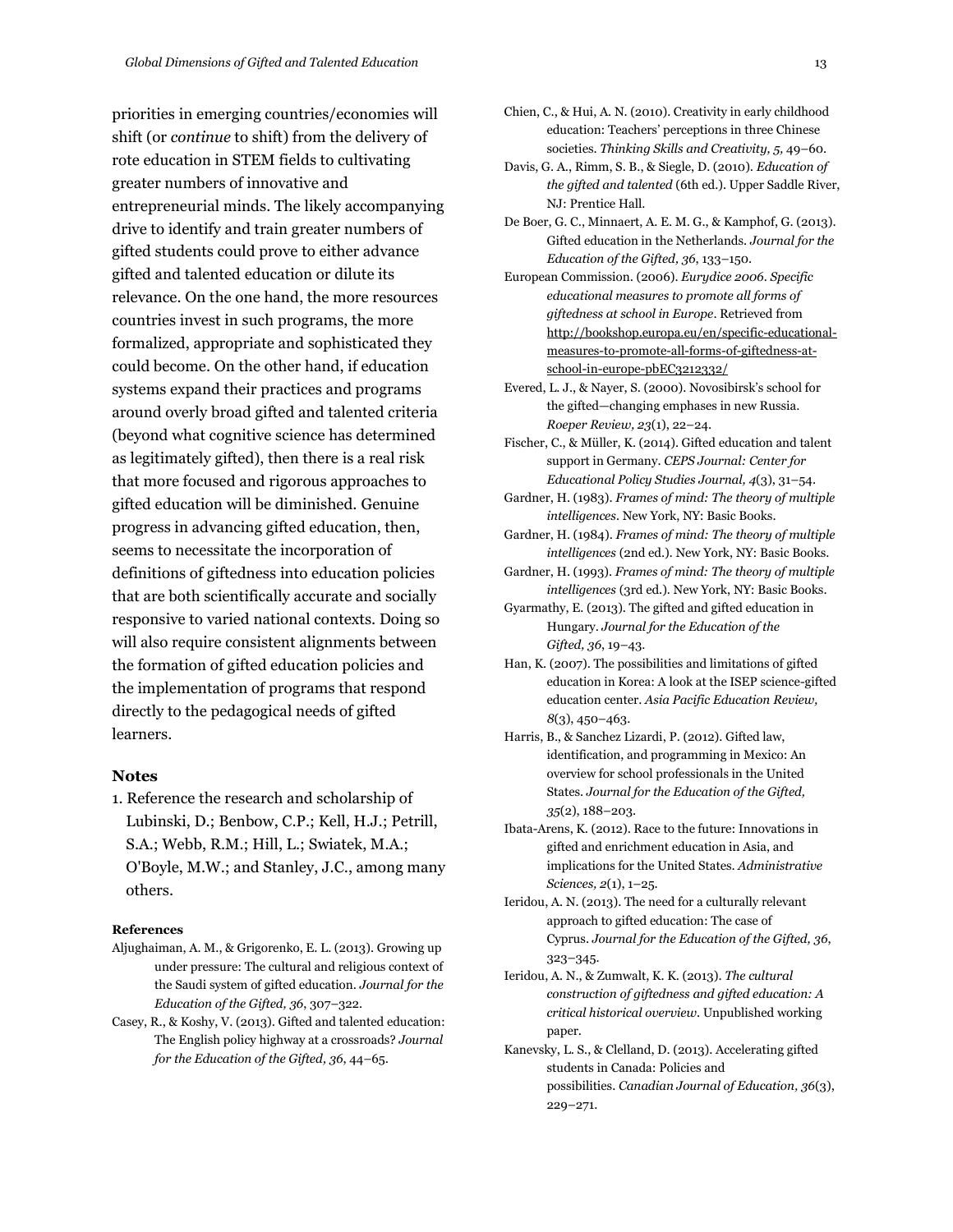- Koshy, V., & Pinheiro-Torres, C. (2013). "Are we being degifted, miss?" Primary school gifted and talented coordinators' responses to the gifted and talented education policy in England. *British Educational Research Journal, 39*(6), 953–978.
- Limont, W. (2013). Support and education of gifted students in Poland. *Journal for the Education of the Gifted, 36*, 66–83.
- Maksic, S. & Iwasaki, K. (2009). Perfectionism of academically gifted primary school students: The case of Japan. *Gifted and Talented International, 24*(2), 51–60.
- McCann, M. (2005). International perspectives on giftedness: Experimental and cultural observations of IQ and creativity with implications for curriculum and policy design. *International Education Journal, 6*(2), 125–135.
- Miller, G. (2005). Exploring perceptions of giftedness in the Cook Islands Maori community. *International Education Journal,* 6 (2) 240-246.
- Mueller-Oppliger, V. (2014). Gifted education in Switzerland: Widely acknowledged, but obstacles still exist in implementation. *CEPS Journal: Center for Educational Policy Studies Journal, 4*(3), 89–110.
- Neihart, M., & Teo, C. T. (2013). Addressing the needs of the gifted in Singapore. *Journal for the Education of the Gifted, 36*, 290–306.
- Ngara, C. (2006). Indigenous conceptions of giftedness in Zimbabwe: A comparison of Shona and Ndebele cultures' conceptions of giftedness. *International Education, 36*(1), 46–97.
- O'Reilly, C. (2013). Gifted education in Ireland. *Journal for the Education of the Gifted, 36*, 97–118.
- Pomortseva, N. P., & Gabdrakhmanova, E. V. (2015). Gifted education in the Republic of Tatarstan: New challenges and innovative decisions. *Journal of Sustainable Development, 8*(5), 218–224.
- Resch, C. (2014). National policies and strategies for the support of the gifted and talented in Austria. *CEPS Journal: Center for Educational Policy Studies Journal, 4*(3), 9–30.
- Sarouphim, K. M. (2015). Slowly but surely: Small steps toward establishing gifted education programs in Lebanon. *Journal for the Education of the Gifted, 38*, 196–211.
- Sumida, M. (2013). Emerging trends in Japan in education of the gifted: A focus on science education. *Journal for the Education of the Gifted, 36*, 277–289.
- Tirri, K., & Kuusisto, E. (2013). How Finland serves gifted and talented pupils. *Journal for the Education of the Gifted, 36*, 84–96.
- Tommis, S. (2013). Gifted education in the Hong Kong special administrative region. *Journal for the Education of the Gifted, 36*, 259–276.
- VanTassel-Baska, J. (2005). Domain-specific giftedness. In R. J. Sternberg & J. E. Davidson (Eds.), *Conceptions of Giftedness* (pp. 358–376). New York, NY: Cambridge University Press.
- Weilguny, W. M., Resch, C., Samhaber, E., & Hartel, H. (2013). *Promoting talent and excellence*. Salzburg, Austria: ÖZBF.
- Weyringer, S. (2013). Gifted education in Austria. *Journal for the Education of the Gifted, 36*, 365–383.
- Ziegler, A., Stoeger, H., Harder, B., & Balestrini, D. P. (2013). Gifted education in German-speaking Europe. *Journal for the Education of the Gifted, 36*, 384–411.

#### **About the Author(s)**

**Brian L. Heuser, EdD, MTS**, is currently an Assistant Professor of the Practice of International Education Policy at Peabody College of Education and Human Development of Vanderbilt University. Professor Heuser is a former US Embassy Policy Specialist in the Republic of Georgia and currently teaches and researches in the fields of international education and human development, global health, and education policy.

**Ke Wang, MEd,** is a Research Associate with the American Institutes for Research in Washington, DC. She is a recent graduate of Peabody College of Education and Human Development with a masters degree in International Education Policy & Management.

**Salman Shahid, MEd,** is a graduate student in the Department of Leadership, Policy and Organizations at Peabody College of Education and Human Development. He is currently a masters candidate in the International Education Policy & Management Program.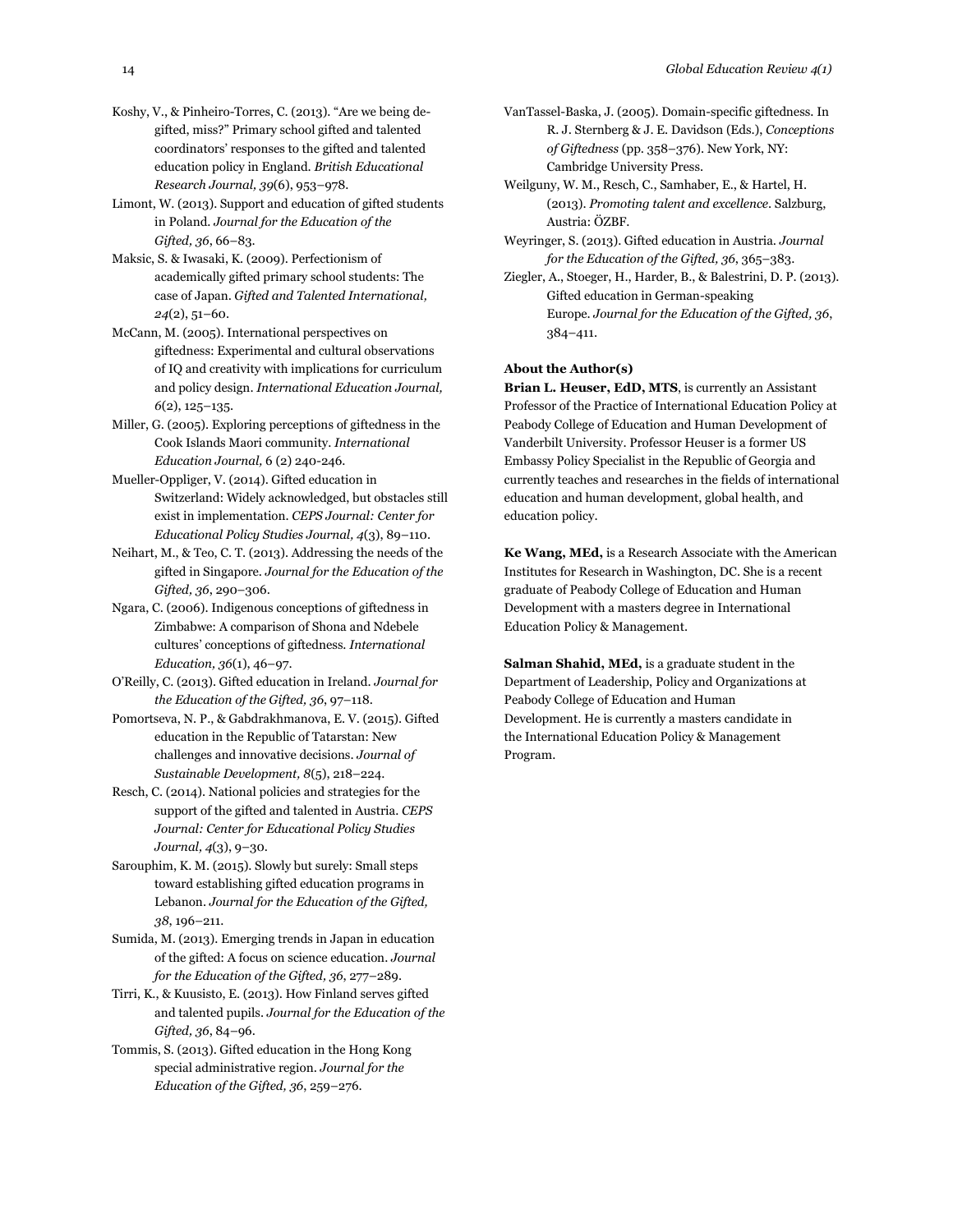## **Appendix**

# **Cross-National Perception/Policy/Program Matrix for Gifted Education**

|                |                                                                                                                                                                                                                                                                                                                                                                                                                                   |                                                                                                             |                                                                                                 | <b>Tracking and</b>                                                                                                                 |                                                                                                                                                                                                                                                                                                                                                                                                              | <b>Enrichment</b>                                                                                      |                                                                                  |
|----------------|-----------------------------------------------------------------------------------------------------------------------------------------------------------------------------------------------------------------------------------------------------------------------------------------------------------------------------------------------------------------------------------------------------------------------------------|-------------------------------------------------------------------------------------------------------------|-------------------------------------------------------------------------------------------------|-------------------------------------------------------------------------------------------------------------------------------------|--------------------------------------------------------------------------------------------------------------------------------------------------------------------------------------------------------------------------------------------------------------------------------------------------------------------------------------------------------------------------------------------------------------|--------------------------------------------------------------------------------------------------------|----------------------------------------------------------------------------------|
|                |                                                                                                                                                                                                                                                                                                                                                                                                                                   |                                                                                                             |                                                                                                 | <b>Differentiation</b>                                                                                                              |                                                                                                                                                                                                                                                                                                                                                                                                              | (in school or out                                                                                      |                                                                                  |
| Country/       | Definition/                                                                                                                                                                                                                                                                                                                                                                                                                       | <b>Administering</b>                                                                                        | <b>Identification</b>                                                                           | (by school, by                                                                                                                      | <b>Acceleration</b>                                                                                                                                                                                                                                                                                                                                                                                          | of school/after                                                                                        | <b>Sources of</b>                                                                |
| <b>Region</b>  | Conceptualization                                                                                                                                                                                                                                                                                                                                                                                                                 | <b>Agencies</b>                                                                                             | <b>Mechanism</b>                                                                                | class, in class)                                                                                                                    | <b>Allowed</b>                                                                                                                                                                                                                                                                                                                                                                                               | school)Miller                                                                                          | <b>Information</b>                                                               |
| Austria        | A multidimensional and<br>dynamic conception of<br>giftedness and talent: high<br>performance in intellectual,<br>emotional, social, and artistic                                                                                                                                                                                                                                                                                 | Federal Ministry for<br>Education, Art, and<br>Culture; Federal<br>Ministry of Science<br>and Research; the | Yes.<br>Most common is the<br>nomination by a<br>teacher or self-<br>nomination with            | Yes.<br>Individualized<br>instruction is<br>generally<br>emphasized.                                                                | Yes.<br>Grade skipping;<br>secondary school<br>students are<br>allowed to take                                                                                                                                                                                                                                                                                                                               | Yes.<br>Schools are<br>encouraged to<br>provide special<br>courses for gifted                          | European<br>Commission<br>(2006); Resch<br>(2014); Weilguny,<br>Resch, Samhaber, |
|                | fields as well as in sports;<br>giftedness and talent are<br>processes that result from<br>the interaction between<br>individuals' predispositions,<br>their ability to shape their<br>own development, and the<br>influences of nurture.                                                                                                                                                                                         | Austrian Research<br>and Support Centre<br>for the Gifted and<br>Talented (founded in<br>1999).             | evidence of above-<br>average school<br>performance or high<br>scores in<br>psychometric tests. | Recent decades<br>have seen greater<br>efforts to<br>differentiate gifted<br>from regular<br>performing<br>students.                | university courses.                                                                                                                                                                                                                                                                                                                                                                                          | students, summer<br>camps for gifted<br>students, or<br>Olympiads for math<br>and science<br>students. | and Hartel<br>(2013); Weyringer<br>(2013)                                        |
| <b>Beijing</b> | IQ $130+$                                                                                                                                                                                                                                                                                                                                                                                                                         | Chinese Academy of<br>Science.                                                                              | Yes.                                                                                            | Yes.<br>Gifted schools,<br>clustering by class<br>(the establishment<br>of a "Shaonian"<br>class), and in-class<br>differentiation. | Yes.<br>Most common is<br>grade skipping<br>and enrollment in<br>universities at a<br>much younger age<br>compared to<br>peers.                                                                                                                                                                                                                                                                              | Yes.                                                                                                   | Ibata-Arens<br>(2012)                                                            |
| Canada         | Definition is unclear from the source. According to the authors, where it has existed, Canadian policy<br>Yes.<br>Yes.<br>in gifted education has been permissive, enabling decision makers at the school district or school<br>Shown through<br>level to determine who, how, and when special programming, including accelerative options, is<br>policy analysis of<br>offered.<br>all Canadian<br>provinces and<br>territories. |                                                                                                             |                                                                                                 |                                                                                                                                     |                                                                                                                                                                                                                                                                                                                                                                                                              |                                                                                                        | Kanevsky and<br>Clelland (2013)                                                  |
| <b>Cyprus</b>  | No formal definition in the<br>policies; but, culturally, the<br>idea of celebrating difference<br>in unity with the social group<br>has been emphasized. It is<br>also believed that each child<br>has his or her unique talent.                                                                                                                                                                                                 | None; silence and<br>inaction among the<br>Ministry officials.                                              | NA.                                                                                             | No.<br>gifts.<br>and leave little room for differentiation.                                                                         | Recent reform reinforces inclusive orientation, but there is<br>currently no official acknowledgement of students with special<br>subject to teach the prescribed curriculum to their students. The<br>given content that needs to be taught within a specific time<br>frame and the high student-teacher ratio, with a single teacher<br>as responsible for all students, make the situation more difficult | Teachers are expected to use the single official textbook for each                                     | Ieridou (2013)                                                                   |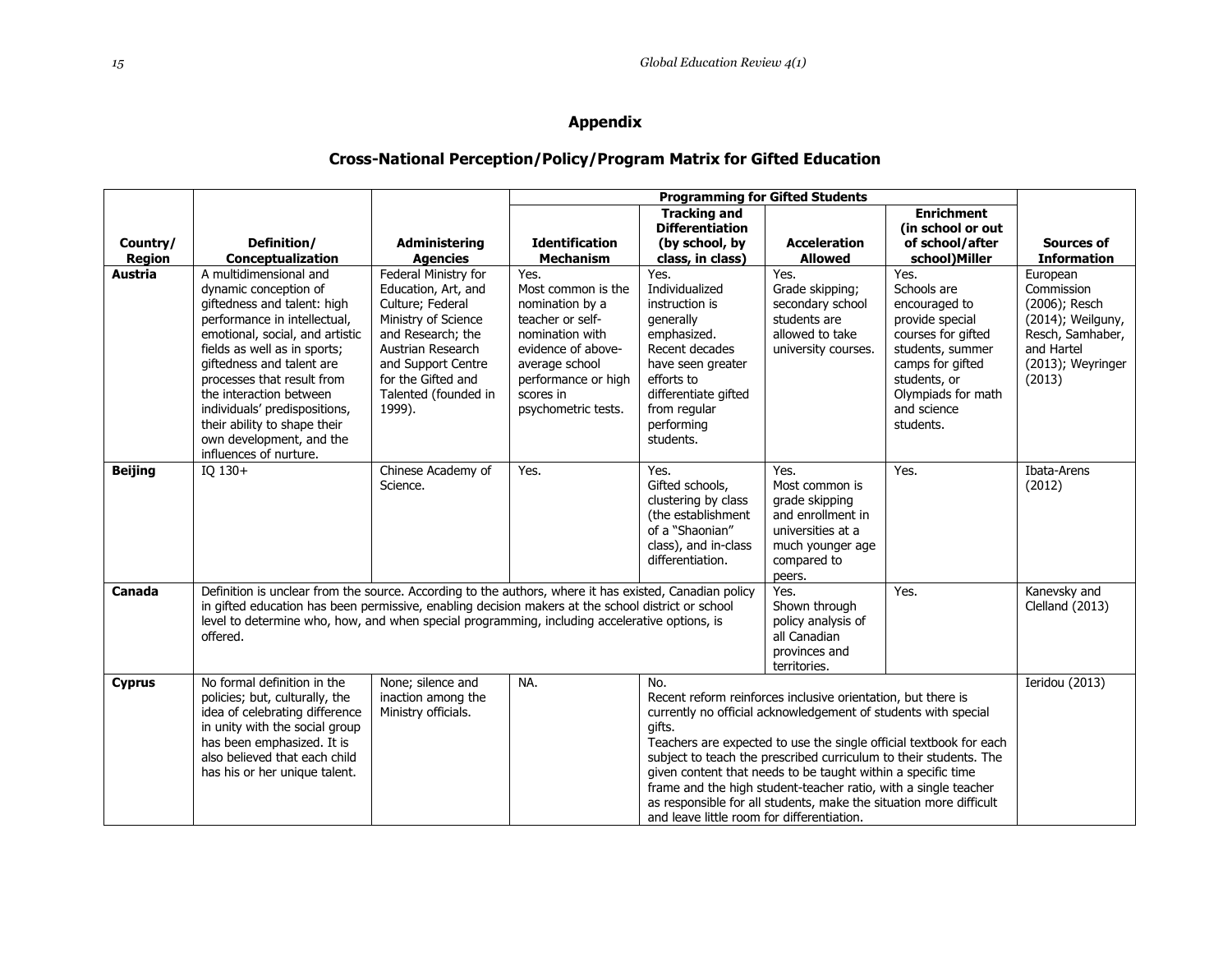| <b>England</b>                                                                                                                             | Gifted describes learners<br>who have the ability to excel<br>academically in one or more<br>subjects, such as English,<br>drama, or technology.<br>Talented describes learners<br>who have the ability to excel<br>in practical skills, such as<br>sports, leadership, or artistic<br>performance, or in an<br>applied skill. | Frequent changes in<br>policies and<br>administering<br>agencies.                                                                            | Yes.<br>Government's<br>requirement of<br>using a percentage-<br>based identification<br>strategy was taken<br>to encourage use of<br>test-based,<br>quantitative<br>measurements for<br>creating gifted and<br>talented cohorts in<br>schools. | NA.                                                                                                                                                                                                                                            | NA.                                                                                                                                                                                                          | Enrichment outside<br>the classroom (in<br>school) was the<br>predominant way of<br>addressing<br>provisions for gifted<br>and talented pupils.                                  | Koshy and<br>Pinheiro-Torres<br>(2013)                |
|--------------------------------------------------------------------------------------------------------------------------------------------|--------------------------------------------------------------------------------------------------------------------------------------------------------------------------------------------------------------------------------------------------------------------------------------------------------------------------------|----------------------------------------------------------------------------------------------------------------------------------------------|-------------------------------------------------------------------------------------------------------------------------------------------------------------------------------------------------------------------------------------------------|------------------------------------------------------------------------------------------------------------------------------------------------------------------------------------------------------------------------------------------------|--------------------------------------------------------------------------------------------------------------------------------------------------------------------------------------------------------------|----------------------------------------------------------------------------------------------------------------------------------------------------------------------------------|-------------------------------------------------------|
| <b>Finland</b>                                                                                                                             | Finnish legislation does not<br>explicitly mention gifted<br>individuals, but it can be<br>inferred from practices that<br>the Finnish follow a multi-<br>dimensional definition for<br>giftedness: giftedness is<br>excellence in academic<br>and/or co-curricular areas.                                                     | Ministry of Education                                                                                                                        | Yes.                                                                                                                                                                                                                                            | Yes.<br>By school: special,<br>highly selective<br>upper secondary<br>schools in Finland<br>that feature art,<br>sports, science,<br>language, and IB,<br>e.g., Päivölä<br>boarding school for<br>students talented<br>in math and<br>science. | Yes.<br>Allowed by the<br><b>Basic Education</b><br>Act 1998. Children<br>can enter schools<br>earlier; upgraded<br>schools allow<br>pupils to advance<br>in their studies<br>within a flexible<br>schedule. | Yes<br>Out of school:<br>classes and summer<br>camps offered by<br>university; students<br>are allowed to earn<br>university credits;<br>the Millennium<br>Youth Camp.           | Tirri and Kuusisto<br>(2013)                          |
| Germany                                                                                                                                    | An individual's potential for<br>outstanding achievement.<br>Non-cognitive personality<br>characteristics (e.g.,<br>motivation, work attitude)<br>and environmental factors<br>are both important<br>contributors to achievement.                                                                                              | Non-governmental<br>associations; nearly<br>all German states<br>explicitly include<br>gifted education in<br>their education acts.          | NA.                                                                                                                                                                                                                                             | Yes.<br>Some states have<br>special schools for<br>gifted students.                                                                                                                                                                            | Yes.<br>Enrollment in<br>university courses;<br>early entry; grade<br>skipping.                                                                                                                              | Yes<br>In-school and out-<br>of-school:<br>competitions,<br>academies, and<br>summer camps; a<br>network of schools<br>offer additional<br>classes for their<br>gifted students. | Fischer and Müller<br>(2014)                          |
| German-<br>speaking<br><b>Europe</b><br>(Austria,<br>Germany,<br>Liechten-<br>stein, Luxem-<br>bourg, South<br>Tirol, and<br>Switzer-land) |                                                                                                                                                                                                                                                                                                                                | An increasing number<br>of governments have<br>incorporated<br>guidelines for<br>educating the gifted<br>into their laws and<br>regulations. | NA.                                                                                                                                                                                                                                             | Yes.<br>For example,<br>special schools in<br>Germany                                                                                                                                                                                          | Yes.<br>Early school entry;<br>skipping grades;<br>programs that<br>allow groups of<br>pupils to advance<br>more quickly<br>through selected<br>subjects or to<br>engage with<br>university<br>coursework.   | Yes.<br>Diverse in-school<br>and out-of-school<br>enrichment<br>programs for gifted<br>students.                                                                                 | Ziegler, Stoeger,<br>Harder, and<br>Balestrini (2013) |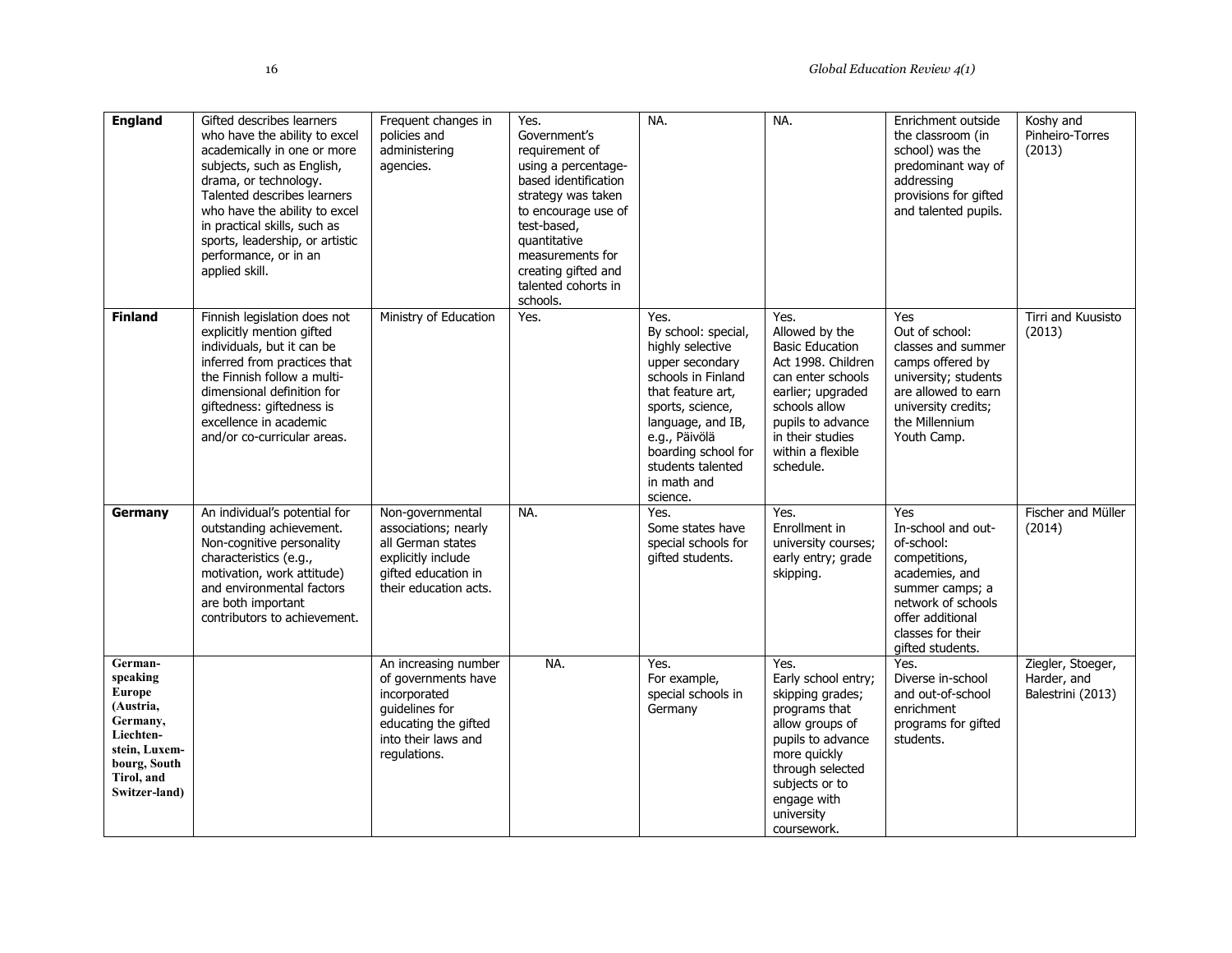| <b>Hong Kong</b> | Giftedness is multiple          | Hong Kong Academy      | Yes.                     | Yes.                  | Yes. | Yes.                  | Chien and Hui    |
|------------------|---------------------------------|------------------------|--------------------------|-----------------------|------|-----------------------|------------------|
|                  | intelligence rather than        | for Gifted Education;  |                          | Clustering by class;  |      |                       | (2010); Ibata-   |
|                  | academic excellence alone       | reliance on provision  |                          | sorted into gifted    |      |                       | Arens (2012);    |
|                  | (Education Commission,          | from NGOs, tertiary    |                          | schools; in-class     |      |                       | Tommis (2013)    |
|                  | 1990). Creativity is also       | institutions, social   |                          | differentiation (in-  |      |                       |                  |
|                  | recognized as a core virtue     | services               |                          | class differentiation |      |                       |                  |
|                  | and a generic skill to be       | organizations, private |                          | is particularly       |      |                       |                  |
|                  | developed in the key            | training agencies,     |                          | emphasized).          |      |                       |                  |
|                  | learning areas of the           | overseas consultants,  |                          |                       |      |                       |                  |
|                  | curriculum, but there is little | and education          |                          |                       |      |                       |                  |
|                  | guidance as to how it should    | advocacy groups.       |                          |                       |      |                       |                  |
|                  | be implemented.                 |                        |                          |                       |      |                       |                  |
| Hungary          | The official Hungarian          | Government-            | NA.                      | NA.                   | NA.  | NA.                   | Gyarmathy (2013) |
|                  | concept of giftedness           | <b>National Talent</b> |                          |                       |      |                       |                  |
|                  | involves the interaction of     | Council.               |                          |                       |      |                       |                  |
|                  | important groups of             | Gifted education is a  |                          |                       |      |                       |                  |
|                  | properties: above-average       | designated activity in |                          |                       |      |                       |                  |
|                  | general abilities, above-       | the public education   |                          |                       |      |                       |                  |
|                  | average special abilities,      | act; the government    |                          |                       |      |                       |                  |
|                  | creativity, and commitment      | designated high        |                          |                       |      |                       |                  |
|                  | to the task or motivation.      | priority areas in the  |                          |                       |      |                       |                  |
|                  | The National Council of         | 2-year action          |                          |                       |      |                       |                  |
|                  | Support for the Gifted          | program for 2011-      |                          |                       |      |                       |                  |
|                  | adopted the following           | 2012.                  |                          |                       |      |                       |                  |
|                  | simplified definition in 2007:  |                        |                          |                       |      |                       |                  |
|                  |                                 |                        |                          |                       |      |                       |                  |
|                  | "Thus, individuals can be       |                        |                          |                       |      |                       |                  |
|                  | regarded as gifted if their     |                        |                          |                       |      |                       |                  |
|                  | excellent abilities-as a        |                        |                          |                       |      |                       |                  |
|                  | combination of the above        |                        |                          |                       |      |                       |                  |
|                  | four components-enable          |                        |                          |                       |      |                       |                  |
|                  | them to be capable of high-     |                        |                          |                       |      |                       |                  |
|                  | level achievement in some       |                        |                          |                       |      |                       |                  |
|                  | area of life".                  |                        |                          |                       |      |                       |                  |
| <b>Ireland</b>   | Excellence in general ability,  | No legislation         | Yes.                     | NA.                   | NA.  | No direct funding for | O'Reilly (2013)  |
|                  | academic ability, creative      | recognizes giftedness  | Talent Search-           |                       |      | schools to            |                  |
|                  | thinking, leadership, visual    | as a special education | inviting students to     |                       |      | accommodate the       |                  |
|                  | and performance art,            | need.                  | take above-level<br>SAT. |                       |      | development of        |                  |
|                  | psychomotor ability, and/or     |                        |                          |                       |      | gifted students;      |                  |
|                  | mechanical ingenuity            |                        |                          |                       |      | programs for gifted   |                  |
|                  | (Special Education Review       |                        |                          |                       |      | students are          |                  |
|                  | Committee, 1993).               |                        |                          |                       |      | predominantly out-    |                  |
|                  | No official definition.         | Ministry of Education, |                          |                       | NA.  | of-school.            | Ibata-Arens      |
| <b>Japan</b>     |                                 |                        | Yes.                     | Super science high    |      | Out-of-school         |                  |
|                  | The equivalent of the word      | Culture, Sports,       | For the science high     | school (a small       |      | programs for          | (2012); Maksic   |
|                  | gifted in Japanese, sainou, is  | Science and            | school.                  | number of students    |      | students talented in  | and Iwasaki      |
|                  | associated with the belief      | Technology (MEXT);     |                          | affected); no other   |      | science; Juku         | (2009); Sumida   |
|                  | that talent can be acquired     | Japan's cabinet has    |                          | formal tracking.      |      | (private tutoring     | (2013)           |
|                  | through education and           | thus far approved      |                          |                       |      | that offers students  |                  |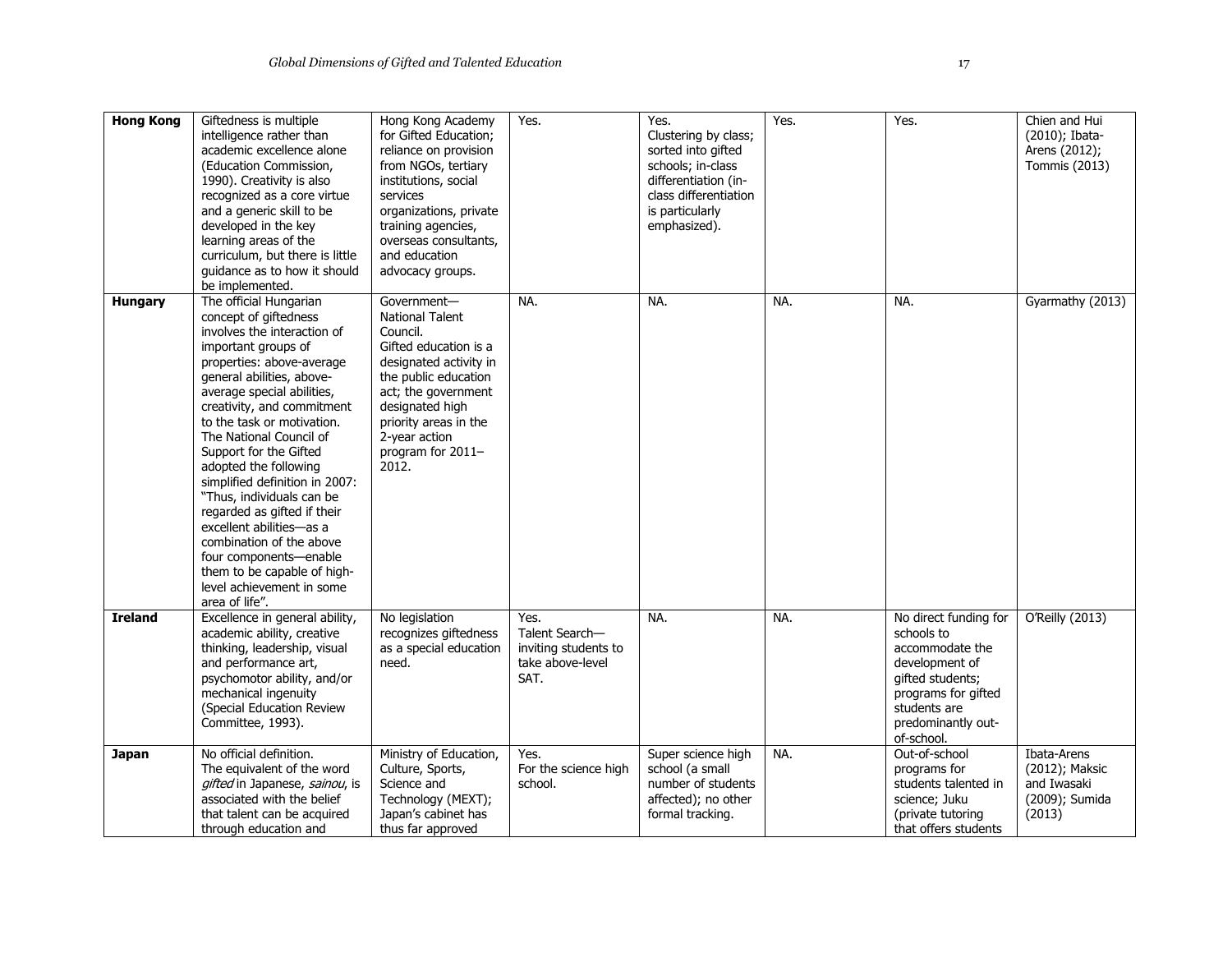|                        | nurture. Other Japanese<br>equivalents for the word<br>gifted, however, imply that<br>giftedness is what someone<br>is equipped with at birth<br>(Sumida, 2013). Giftedness<br>is also often associated with<br>perfectionism.                                                                                                      | four Science and<br><b>Technology Basic</b><br>Policies. The third<br>(2006-2010) and the<br>fourth (2011-2015)<br>were proposed to<br>develop the<br>individuality and<br>abilities of gifted<br>children.                                                                                                                                 |                                                                                                                                                                                                                                                                                    |                                                                                                                                                                                                                                                                                                                                                                |                                                                                                                          | advanced and/or<br>accelerated learning<br>opportunities in the<br>form of early<br>education, arts and<br>sports education,<br>and other forms of<br>special instruction).                                                                                                                                   |                                             |  |  |
|------------------------|-------------------------------------------------------------------------------------------------------------------------------------------------------------------------------------------------------------------------------------------------------------------------------------------------------------------------------------|---------------------------------------------------------------------------------------------------------------------------------------------------------------------------------------------------------------------------------------------------------------------------------------------------------------------------------------------|------------------------------------------------------------------------------------------------------------------------------------------------------------------------------------------------------------------------------------------------------------------------------------|----------------------------------------------------------------------------------------------------------------------------------------------------------------------------------------------------------------------------------------------------------------------------------------------------------------------------------------------------------------|--------------------------------------------------------------------------------------------------------------------------|---------------------------------------------------------------------------------------------------------------------------------------------------------------------------------------------------------------------------------------------------------------------------------------------------------------|---------------------------------------------|--|--|
| Korea                  | Excellence in both academic<br>and co-curricular areas.                                                                                                                                                                                                                                                                             | National Research<br>Center for Gifted and<br>Talented Education,<br>Ministry of Science<br>and<br>Technology, Ministry<br>of Education; a total<br>of 25 science-gifted<br>education<br>centers affiliated with<br>universities have<br>been<br>established since the<br>Law of Advancement<br>of Gifted Education<br>was enacted in 2000. | Yes.<br>Teacher<br>recommendations,<br>aptitude tests, tests<br>of creative problem-<br>solving abilities in<br>math and science,<br>interviews, and<br>scientific<br>experiments.<br>Of the school<br>population, 4% are<br>being served under<br>the gifted education<br>system. | Gifted high schools.                                                                                                                                                                                                                                                                                                                                           | Yes.<br>Special admission<br>to universities for<br>prizewinners from<br>international<br>science and math<br>Olympiads. | Gifted classes as a<br>pull-out program in<br>regular schools;<br>gifted education<br>centers for primary<br>and middle school<br>students operated<br>by universities and<br>school boards.                                                                                                                  | Han (2007);<br>Ibata-Arens<br>(2012)        |  |  |
| <b>Lebanon</b>         | NA; a lack of a fundamental<br>understanding of the<br>construct of giftedness.                                                                                                                                                                                                                                                     | No.<br>No mention of the<br>education of gifted<br>students in the law.                                                                                                                                                                                                                                                                     | limited in content and scope.                                                                                                                                                                                                                                                      | The country lacks measures and assessment procedures for identification purposes.<br>Programs for the gifted are essentially nonexistent in the country. In Beirut, the capital,<br>a few private schools that cater to students from high socioeconomic backgrounds offer<br>some enrichment programs to high-achieving students. However, these programs are |                                                                                                                          |                                                                                                                                                                                                                                                                                                               |                                             |  |  |
| <b>Netherland</b><br>s | Cognitive talent as well as<br>talent in music, dance,<br>sports, arts, language,<br>poetry, and so on.<br>Talent as a natural ability<br>that needs to be developed;<br>the development of this<br>talent depends on a strong,<br>supportive environment.<br>Every child has talent and<br>can be outstanding in certain<br>areas. | Department of<br>Education, Culture,<br>and Science.                                                                                                                                                                                                                                                                                        | NA.                                                                                                                                                                                                                                                                                | Programming<br>(differentiation<br>within the<br>classroom and by<br>class within the<br>school) for gifted<br>students is a choice<br>of the individual<br>school.                                                                                                                                                                                            | Yes.                                                                                                                     | "Science focal<br>points"-<br>cooperation<br>between universities<br>and at least 20<br>primary schools,<br>since 2010, to bring<br>scientific research<br>into the daily<br>practice of the<br>school:<br>enrichment<br>programs in school;<br>pull-out classes;<br>pre-university<br>enrichment<br>program. | De Boer.<br>Minnaert, and<br>Kamphof (2013) |  |  |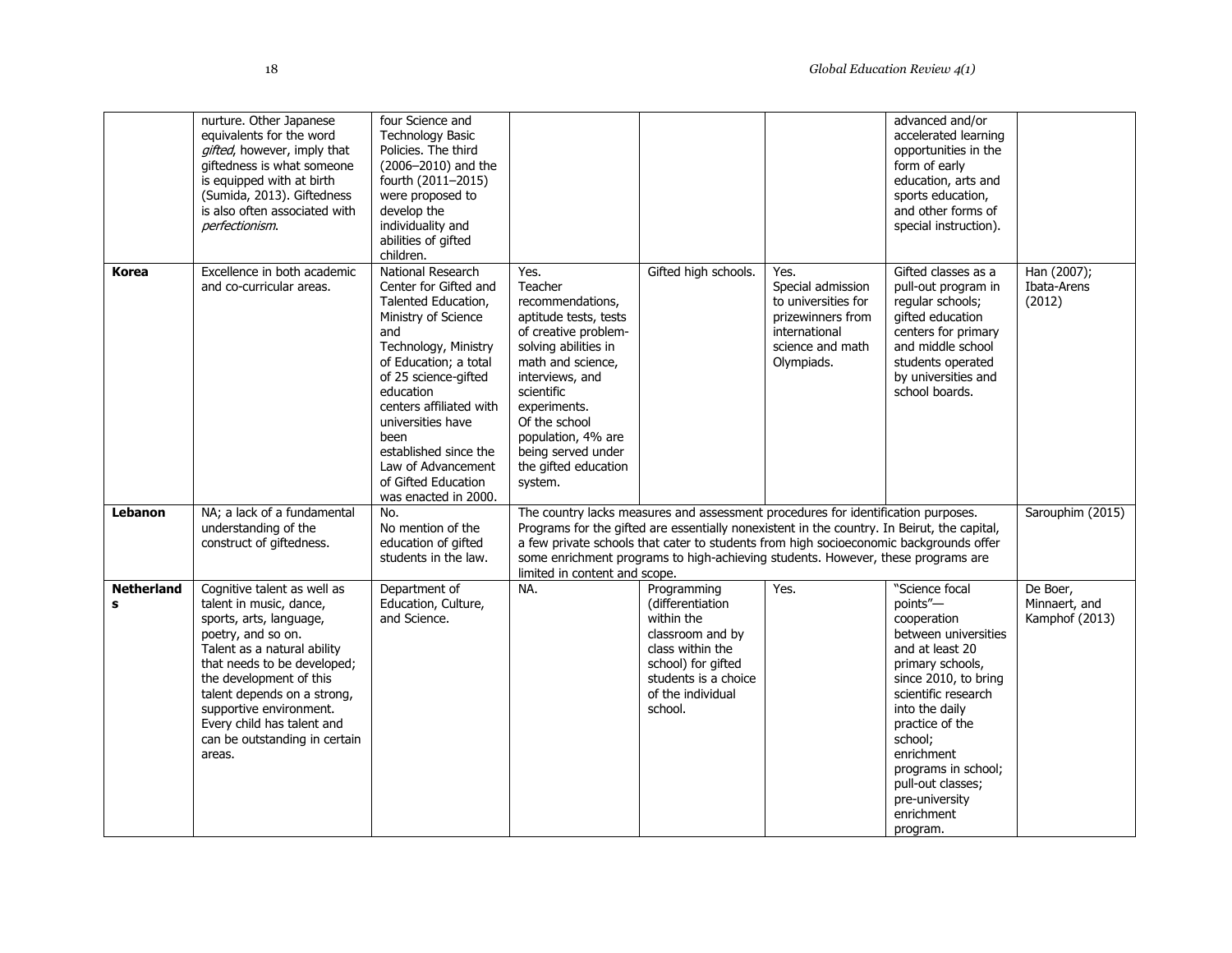| Poland           | Government and the public:<br>The characteristics of a<br>highly gifted pupil include a<br>high intelligence level,<br>creativity, and a strong<br>motivation for learning. The<br>pupil can display various<br>abilities, such as linguistic,<br>logical and mathematical,<br>visual and spatial,<br>kinaesthetic, musical,<br>interpersonal, intrapersonal,<br>scientific, existential, and<br>spiritual. | Polish Ministry of<br>National Education;<br>Ministry of Science<br>and Higher<br>Education; Ministry of<br>Culture with the<br>support of<br>subordinate<br>institutions for artistic<br>schools; universities. | Yes (before<br>enrollment in<br>specialized schools).<br>Yes (the Academic<br>Secondary School of<br>Nicolaus Copernicus<br>University has a<br>multistage<br>recruitment process<br>that involves tests<br>and analysis of<br>previous<br>achievement).                                | Yes.<br>Mostly by school:<br>specialized schools<br>(music, visual arts,<br>dance, or sports);<br>the Academic<br>Secondary School<br>of Nicolaus<br>Copernicus<br>University (for<br>academically gifted<br>students-offers<br>enrichment, ability<br>grouping,<br>mentoring, pro-<br>social activities,<br>and opportunities<br>related to<br>university-level<br>coursework,<br>seminars, and so<br>forth). | Yes.<br>Supported by<br>education laws in<br>Poland.                                                                                                                                                  | Yes.<br>At the secondary<br>level: interest clubs<br>and additional<br>classes; out-of-<br>school enrichment<br>programs;<br>Olympiads,<br>tournaments, and<br>contests.<br>At the tertiary level:<br>individualized<br>learning plans within<br>the<br>interdepartmental<br>studies program. | <b>Limont (2012)</b>                             |
|------------------|-------------------------------------------------------------------------------------------------------------------------------------------------------------------------------------------------------------------------------------------------------------------------------------------------------------------------------------------------------------------------------------------------------------|------------------------------------------------------------------------------------------------------------------------------------------------------------------------------------------------------------------|-----------------------------------------------------------------------------------------------------------------------------------------------------------------------------------------------------------------------------------------------------------------------------------------|----------------------------------------------------------------------------------------------------------------------------------------------------------------------------------------------------------------------------------------------------------------------------------------------------------------------------------------------------------------------------------------------------------------|-------------------------------------------------------------------------------------------------------------------------------------------------------------------------------------------------------|-----------------------------------------------------------------------------------------------------------------------------------------------------------------------------------------------------------------------------------------------------------------------------------------------|--------------------------------------------------|
| <b>Russia</b>    | Best and the brightest for<br>the advancement of research<br>in mathematics and physics.                                                                                                                                                                                                                                                                                                                    | Boarding schools that<br>are independently<br>managed in affiliation<br>with universities of<br>Moscow, Leningrad,<br>Novosibirsk, and<br>Kiev.                                                                  | Yes.<br>Applicants for the<br>school first<br>demonstrate<br>competence by their<br>performance in the<br>mathematics and<br>physics Olympiads.<br>Most successful<br>students are invited<br>to a summer<br>program at the<br>school, followed by<br>a final selection of<br>students. | Yes.<br>Tracking by<br>school/specialized<br>boarding schools.                                                                                                                                                                                                                                                                                                                                                 | NA.                                                                                                                                                                                                   | Yes.<br>Early enrollment in<br>university classes,<br>participation in<br>mathematics clubs<br>and problem-solving<br>competitions, and<br>active<br>participation<br>in regional<br>and national<br>Olympiad contests.                                                                       | Evered and Nayer<br>(2000)                       |
| <b>Singapore</b> | Exceptional giftedness is<br>identified through four<br>sources of information-a<br>psychological report,<br>achievement test scores,<br>work sample, and teachers'<br>recommendation.                                                                                                                                                                                                                      | Ministry of Education,<br><b>Gifted Education</b><br><b>Branch</b>                                                                                                                                               | Yes.<br>Top 10% on<br>achievement exams<br>are eligible to take<br>additional testing.                                                                                                                                                                                                  | Yes.<br>Sorted into special<br>schools for domain-<br>specific talents;<br>clustering by class<br>(school-based<br>gifted program in<br>which students<br>follow a special<br>curriculum and<br>proceed directly to                                                                                                                                                                                            | Yes.<br>Subject<br>acceleration-<br>student is placed<br>at a higher grade<br>level in a specific<br>subject while<br>remaining with his<br>or her age cohort<br>for other subjects;<br>early primary | Yes.<br>Camps, carnivals,<br>field trips, and<br>competitions in<br>virtually all domains,<br>with the goal to<br>provide mentoring<br>opportunities for<br>students.                                                                                                                         | Ibata-Arens<br>(2012); Neihart<br>and Teo (2013) |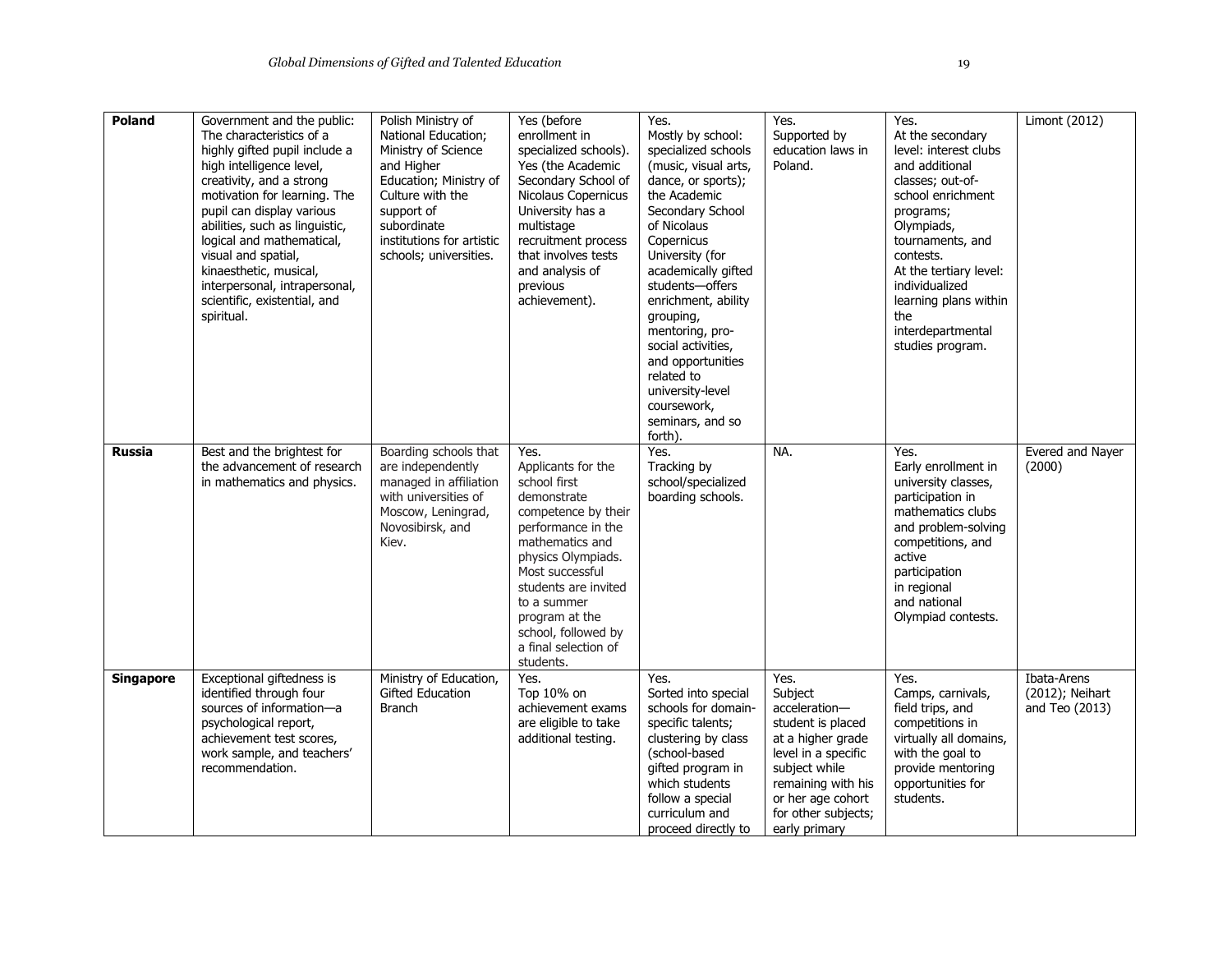|                                 |                                                                                                                                                                                                                                                                                                                                                                                                                                                                                      |                                                                                                                                                                                                                                                                                 |                                                                                                                                                                                                                                                               | the university-<br>qualifying exams or<br>the IB Diploma);                                                                                                                                      | school admission;<br>grade skipping.                                                                                         |                                                                                                                                                                                            |                                                 |
|---------------------------------|--------------------------------------------------------------------------------------------------------------------------------------------------------------------------------------------------------------------------------------------------------------------------------------------------------------------------------------------------------------------------------------------------------------------------------------------------------------------------------------|---------------------------------------------------------------------------------------------------------------------------------------------------------------------------------------------------------------------------------------------------------------------------------|---------------------------------------------------------------------------------------------------------------------------------------------------------------------------------------------------------------------------------------------------------------|-------------------------------------------------------------------------------------------------------------------------------------------------------------------------------------------------|------------------------------------------------------------------------------------------------------------------------------|--------------------------------------------------------------------------------------------------------------------------------------------------------------------------------------------|-------------------------------------------------|
|                                 |                                                                                                                                                                                                                                                                                                                                                                                                                                                                                      |                                                                                                                                                                                                                                                                                 |                                                                                                                                                                                                                                                               | in-class<br>differentiation.                                                                                                                                                                    |                                                                                                                              |                                                                                                                                                                                            |                                                 |
| <b>Switzerlan</b><br>d          | The majority of educators,<br>boards of education, and<br>cantons recognize giftedness<br>as "multiple intelligences":<br>Musical, artistic, sports, and<br>social abilities are promoted<br>as well as academic abilities.<br>Very few school<br>administrations continue to<br>view gifted education from<br>the one-sided perspective of<br>academic and intellectual<br>capabilities.                                                                                            | Absence of a national<br>strategy on gifted<br>education, but all 26<br>cantons have<br>developed their own<br>policies for identifying<br>and cultivating<br>giftedness; most<br>cantons also request<br>each individual school<br>to indicate its gifted<br>education policy. | Yes.<br>Thinking and<br>learning styles as<br>well as aspects of<br>student motivation<br>and self-concept are<br>criteria for the<br>selection. Screening<br>is typically<br>implemented in<br>third grade classes<br>and conducted by<br>qualified experts. | Yes.<br>In-class<br>differentiation;<br>ability grouping.                                                                                                                                       | Yes.<br>Early enrollment in<br>university courses;<br>curriculum<br>compacting.                                              | Yes.<br>Pull-out programs,<br>special resource<br>rooms, and<br>participation in<br>competitions.                                                                                          | Mueller-Oppliger<br>(2014)                      |
| Taiwan                          | Initially IQ 130+;<br>Definition has broadened to<br>include general intelligence,<br>academic character, art,<br>creative ability, leadership<br>skills, and other specialties<br>over time. In Taiwan,<br>creativity is a national goal of<br>education policy.                                                                                                                                                                                                                    | <b>Chinese Association</b><br>of Gifted Education.                                                                                                                                                                                                                              | Yes.                                                                                                                                                                                                                                                          | Yes.<br>Clustering by class<br>(based on<br>intelligence, artistic<br>talent, or athletic<br>talent).                                                                                           | $\overline{Yes}$ .                                                                                                           | Yes.<br>Teachers put<br>emphasis on<br>curriculum design<br>and teaching<br>methodology but do<br>not feel that they<br>are in an<br>environment that<br>facilitates creative<br>teaching. | Chien and Hui<br>(2010); Ibata-<br>Arens (2012) |
| <b>United</b><br><b>Kingdom</b> | Policies encourage schools to<br>consider the variety of gifts<br>and talents demonstrated by<br>pupils, including academic,<br>sport, leadership, artistic<br>performance, or in an<br>applied skill.<br>Some teachers had decided<br>to ignore the policy<br>requirement of making a<br>percentage list of gifted and<br>talented pupils and opted to<br>use a strategy that focused<br>on recording individual<br>pupils' specific abilities and<br>interests in different areas. | Gifted and talented<br>coordinators at local<br>and school levels are<br>responsible for<br>implementing the<br>requirements of<br>national gifted<br>education policies;<br>termination of<br>national policy in<br>2011.                                                      | Yes.<br>Prior to 2011, the<br>policy stipulated<br>that 5% to 10% of<br>each cohort are to<br>be placed on a<br>gifted and talented<br>register at the<br>school; thus,<br>educators<br>predominantly used<br>national or school<br>test results.             | Yes.<br>Ability grouping in<br>both primary and<br>secondary schools<br>for core subject<br>areas;<br>in-class<br>differentiation is<br>not emphasized as<br>much as are pull-<br>out programs. | Yes.<br>In practice, some<br>schools offer<br>acceleration-<br>mostly in the form<br>of providing<br>accelerated<br>content. | Yes.<br>Summer schools,<br>subject workshops,<br>online activities, and<br>pull-out programs<br>are how most<br>schools provide<br>gifted education.                                       | Casey and Koshy<br>(2012)                       |
| <b>Zimbabwe</b>                 | Shona and Ndebele cultures,                                                                                                                                                                                                                                                                                                                                                                                                                                                          | NA.                                                                                                                                                                                                                                                                             | NA.                                                                                                                                                                                                                                                           |                                                                                                                                                                                                 |                                                                                                                              |                                                                                                                                                                                            | Ngara (2006)                                    |